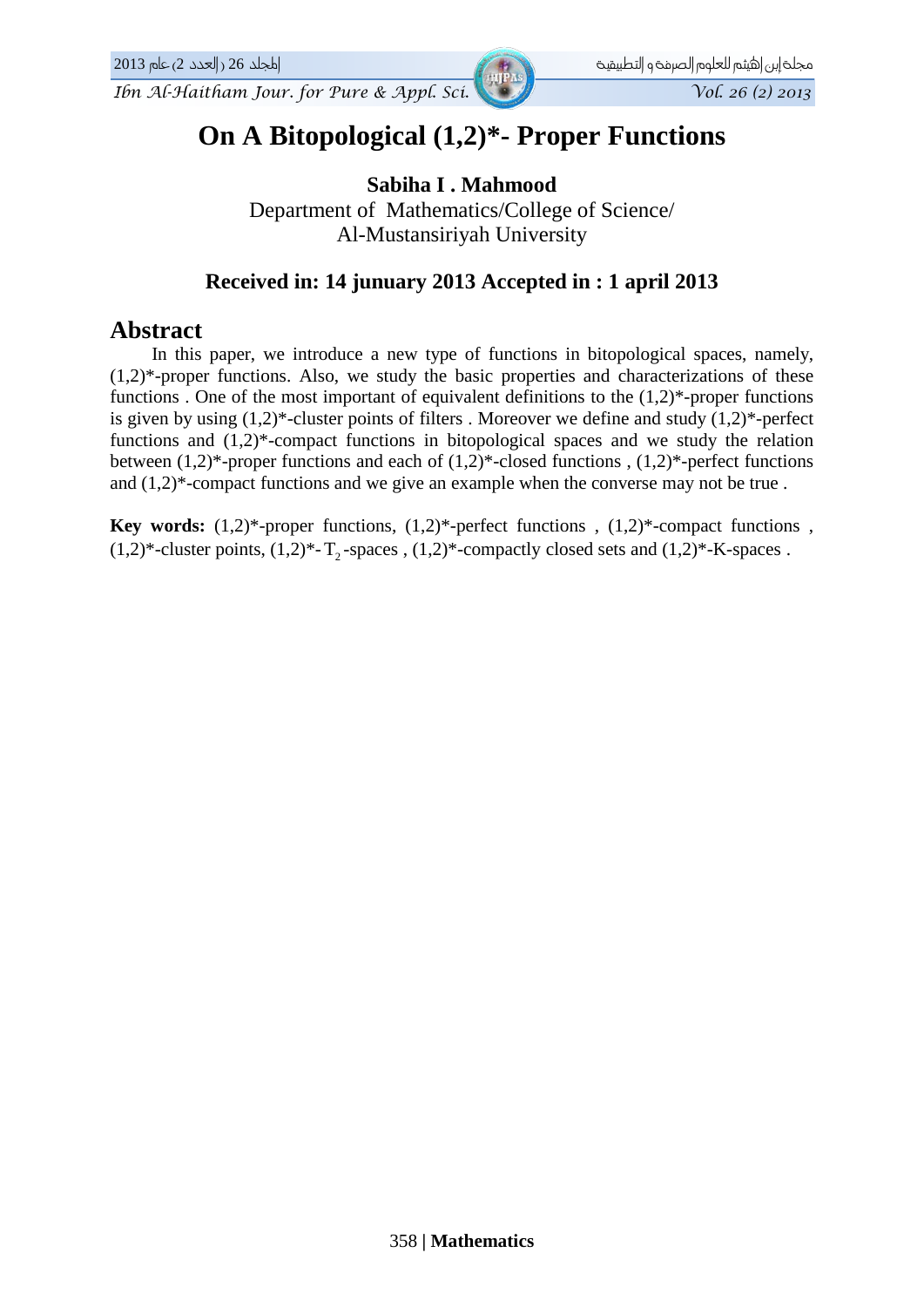|لطجلد 26 (العدد 2) عام 2013

**HIPAS** Ibn Al-Haitham Jour. for Pure & Appl. Sci.

## **Introduction**

The concept of a bitopological space  $(X, \tau_1, \tau_2)$  was first introduced by Kelly [1], where X is a nonempty set and  $\tau_1$ ,  $\tau_2$  are topologies on X. Lellis Thivagar et. al. [2] introduced the concepts of  $(1,2)^*$ -compact spaces and studied their properties. Ravi et. al. [3] introduced the concepts of  $(1,2)^*$ -closed functions. The purpose of this paper is to introduce a new class of functions, namely,  $(1,2)^*$ -proper functions. We give the definition by depending on the definition of  $(1,2)^*$ -closed functions. Also, we study the characterizations and basic properties of  $(1,2)^*$ -proper functions. We can prove that a  $(1,2)^*$ -continuous function  $f:(X,\tau_1,\tau_2)\to (Y,\sigma_1,\sigma_2)$  is  $(1,2)^*$ -proper if and only if whenever  $\xi$  is a filter on X and  $y \in Y$  is a  $(1,2)^*$ -cluster point of  $f(\xi)$ , then there is a  $(1,2)^*$ -cluster point x of  $\xi$  such that  $f(x) = y$ . Moreover we study (1,2)\*-perfect functions and (1,2)\*-compact functions in bitopological spaces and study the relation between  $(1,2)^*$ -proper functions and each of  $(1,2)^*$ -closed functions,  $(1,2)^*$ -perfect functions and  $(1,2)^*$ -compact functions and we give an example when the converse may not be true.

Throughout this paper  $(X, \tau_1, \tau_2)$ ,  $(Y, \sigma_1, \sigma_2)$  and  $(Z, \eta_1, \eta_2)$  (or simply X, Y and Z) represent non-empty bitopological spaces on which no separation axioms are assumed, unless otherwise mentioned. If  $A \subseteq X$ , then  $(A, \tau_1, \tau_2)$  is called a bitopological subspace of  $(X, \tau_1, \tau_2)$ .

## 1. Preliminaries

First we recall the following definitions:

**Definition(1.1)[4]:** A subset A of a bitopological space  $(X, \tau_1, \tau_2)$  is called  $\tau_1 \tau_2$ -open if  $A = U_1 \cup U_2$  where  $U_1 \in \tau_1$  and  $U_2 \in \tau_2$ . The complement of a  $\tau_1 \tau_2$ -open set is called  $\tau_1 \tau_2$ -closed.

Notice that  $\tau_1 \tau_2$ -open sets need not necessarily form a topology [4].

**Definition(1.2)[4]:** Let A be a subset of a bitopological space  $(X, \tau_1, \tau_2)$ . Then:

i) The  $\tau_1 \tau_2$ - closure of A, denoted by  $\tau_1 \tau_2$ cl(A), is defined by:-

 $\tau_1 \tau_2 \text{cl}(A) = \bigcap \{F : A \subseteq F \& F \text{ is } \tau_1 \tau_2 \text{ -closed}\}.$ 

ii) The  $\tau_1 \tau_2$ - interior of A, denoted by  $\tau_1 \tau_2$  int(A), is defined by:-

 $\tau_1 \tau_2$  int(A) =  $\bigcup$  {U : U  $\subseteq$  A & U is  $\tau_1 \tau_2$  - open}.

**Definition(1.3)[2]:** A function  $f:(X, \tau_1, \tau_2) \to (Y, \sigma_1, \sigma_2)$  from a bitopological space  $(X, \tau_1, \tau_2)$ 

into a bitopological space  $(Y, \sigma_1, \sigma_2)$  is called  $(1,2)^*$ -continuous if  $f^{-1}(V)$  is  $\tau_1 \tau_2$ -closed set in X

for every  $\sigma_1 \sigma_2$ -closed set V in Y.

**Definition(1.4)[5]:** Let  $(X_{\alpha}, \tau_{\alpha}, \tau_{\alpha}')_{\alpha \in \Lambda}$  be a family of bitopological spaces . On the product set  $X = \pi X_{\alpha}$  we define a bitopological structure  $(\tau, \tau')$  by taking  $\tau$  as the product topology generated by the  $\tau_{\alpha}$  s and  $\tau'$  as the product topology generated by the  $\tau'_{\alpha}$  s.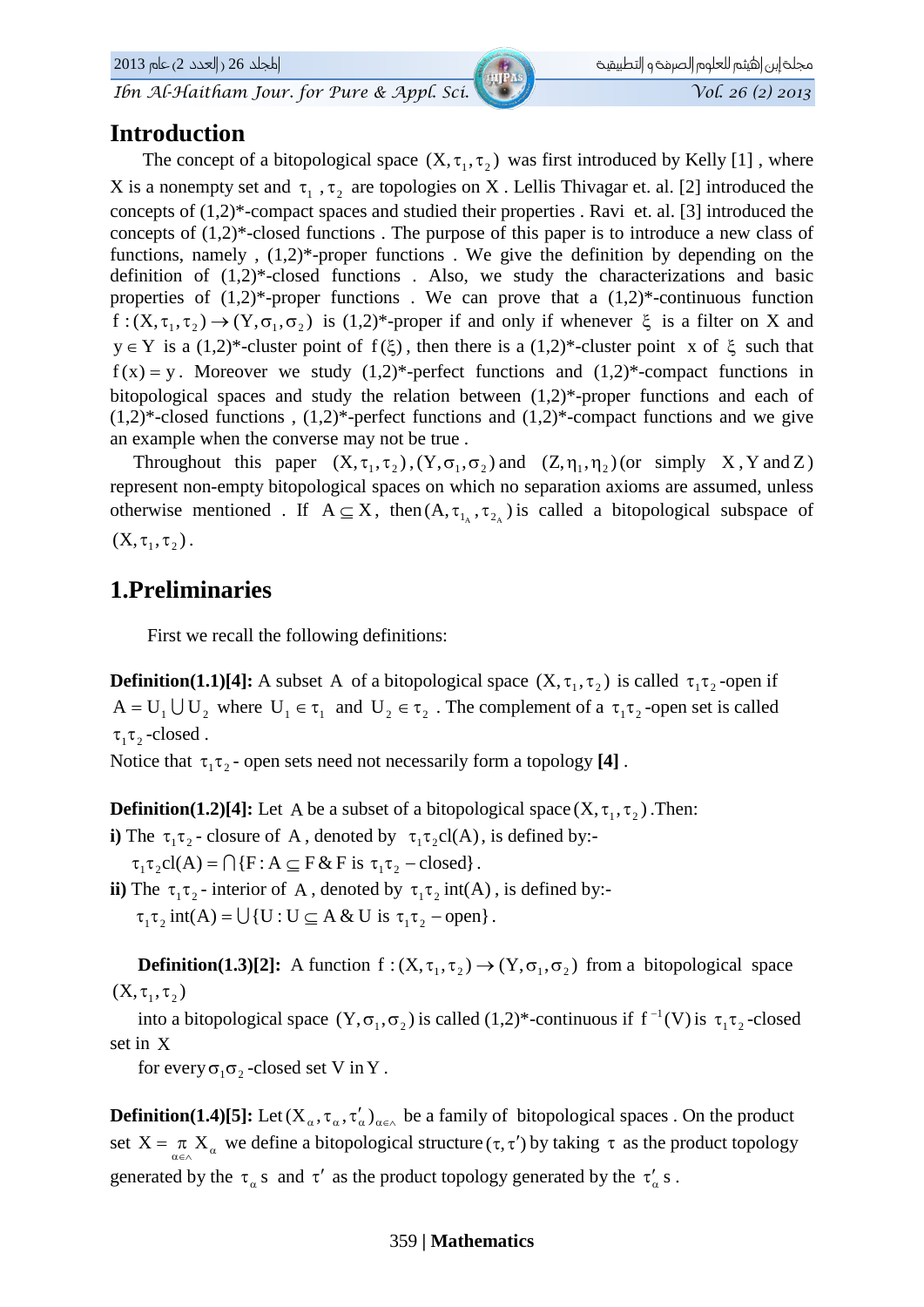**Definition(1.5)[6]:** A filter  $\xi$  on a set X is a non-empty collection of non-empty subsets of X which has the following properties:-

i) Every finite intersection of sets of  $\xi$  belongs to  $\xi$ .

ii) Every subset of X which contains a set of  $\xi$  belongs to  $\xi$ .

**Definition(1.6)[6]:** A non-empty collection  $\xi_0$  of non-empty subsets of a set X is called a filter base for some filter on X if and only if for each  $F_0^1, F_0^2 \in \xi_0$ , there exists  $F_0^3 \in \xi_0$  such that  $F_0^3 \subseteq F_0^1 \cap F_0^2$ .

**Definition(1.7):** A subset A of a bitopological space  $(X, \tau_1, \tau_2)$  is called a (1,2)\*-neighborhood of a point x in X if there exists a  $\tau_1 \tau_2$ -open set U in X such that  $x \in U \subseteq A$ . The family of all  $(1,2)^*$ -neighborhoods of a point  $x \in X$  is denoted by  $N^*(x)$ .

**Definition(1.8):** A filter  $\xi$  on a bitopological space  $(X, \tau_1, \tau_2)$  has  $x \in X$  as an  $(1,2)^*$ -cluster point (written  $\xi \propto x$ ) iff each  $F \in \xi$  meets each  $N \in N^*(x)$ .

**Remark(1.9):** A filter  $\xi$  on a bitopological space  $(X, \tau_1, \tau_2)$  has  $x \in X$  as an  $(1,2)^*$ -cluster point iff  $x \in \bigcap \{\tau, \tau, \text{cl}(F) : F \in \xi\}.$ 

**Proof:** To prove that  $\xi \propto x \Leftrightarrow x \in \bigcap \{\tau_1 \tau_2 \text{cl}(F) : F \in \xi\}.$  $\therefore \xi \propto x \Leftrightarrow \forall N \in N^*(x) \& \forall F \in \xi, N \cap F \neq \phi$  $\Leftrightarrow \forall N \in N^*(x), F \cap N \neq \emptyset, \forall F \in \xi$  $\Leftrightarrow$   $x \in \tau_1 \tau_2 \text{cl}(F), \forall F \in \xi$  $\Leftrightarrow$   $x \in \bigcap \{\tau, \tau, \text{cl}(F) : F \in \xi\}.$ 

**Definition(1.10):** A filter base  $\xi_0$  on a bitopological space  $(X, \tau_1, \tau_2)$  has  $x \in X$  as an  $(1,2)^*$ cluster point (written  $\xi_0 \propto x$ ) iff each  $F \in \xi_0$  meets each  $N \in N^*(x)$ .

Definition(1.11)[5]: A bitopological space  $(X, \tau_1, \tau_2)$  is called a  $(1,2)^*$ -T<sub>2</sub>-space (or quasi-Hausdorff space if for any two distinct points x and y of X, there are two  $\tau_1 \tau_2$ -open sets U and V such that  $x \in U$ ,  $y \in V$  and  $U \cap V = \emptyset$ .

**Definition(1.12)[2]:** A bitopological space  $(X, \tau_1, \tau_2)$  is said to be a (1,2)\*-compact space if and only if every  $\tau_1 \tau_2$ -open cover of X has a finite subcover.

**Theorem(1.13):** A bitopological space  $(X, \tau_1, \tau_2)$  is  $(1,2)^*$ -compact if and only if given any family  $\{F_{\alpha}\}_{{\alpha}\in{\wedge}}$  of  $\tau_1\tau_2$ -closed subsets of X such that the intersection of any finite number of the  $F_{\alpha}$  is non-empty, then  $\bigcap_{\alpha \in \wedge} F_{\alpha} \neq \emptyset$ .

**Proof:** It is Obvious.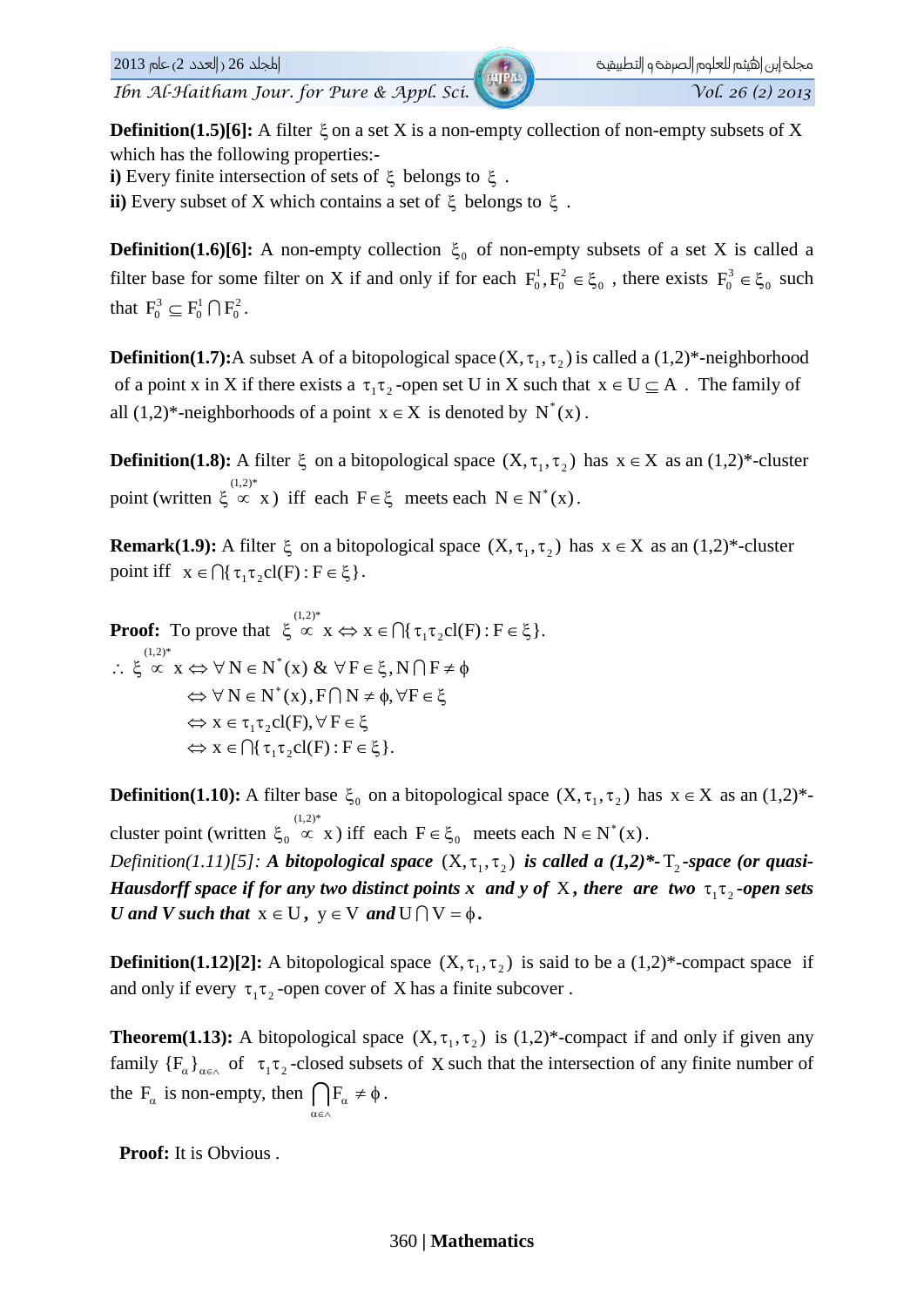**Theorem(1.14):** A bitopological space  $(X, \tau_1, \tau_2)$  is  $(1,2)^*$ -compact if and only if every filter

on X has an  $(1,2)^*$ -cluster point.

**Proof:**  $\Rightarrow$  Suppose that  $(X, \tau_1, \tau_2)$  is a  $(1,2)^*$ -compact space and  $\xi$  be a filter on X.

Take  $\Omega = {\tau_1 \tau_2 \text{cl}}(F) : F \in \xi$ , then by (1.5)  $\Omega$  has the finite intersection property (f.i.p.). But X is  $(1,2)^*$ -compact, then by  $(1.13)$ ,  $\bigcap \Omega \neq \emptyset$ . This implies that any point of this intersection is an  $(1,2)^*$ -cluster point of  $\xi$ .

 $\leftarrow$  Let  $\Omega$  be a collection of  $\tau_1 \tau_2$ -closed subsets of X such that  $\Omega$  has the f.i.p. Then there exists a filter  $\xi$  on X such that  $\Omega \subseteq \xi$ .

 $\Rightarrow \bigcap {\tau_1 \tau_2 cl(F) : F \in \xi} \subseteq \bigcap {\tau_1 \tau_2 cl(A) : A \in \Omega}.$  Since  $\xi$  has an  $(1,2)^*$ -cluster point, then there exists  $x \in \bigcap \{\tau_1\tau_2\text{cl}(F): F \in \xi\} \implies \bigcap \{\tau_1\tau_2\text{cl}(F): F \in \xi\} \neq \emptyset$ .

Since  $\bigcap {\tau_1 \tau_2 cl(F) : F \in \xi} \subseteq \bigcap {\tau_1 \tau_2 cl(A) : A \in \Omega}$ , then  $\bigcap {\tau_1 \tau_2 cl(A) : A \in \Omega} \neq \emptyset$ . But  $\Omega$ is

a collection of  $\tau_1 \tau_2$ -closed subsets of X, then  $\bigcap {\{A : A \in \Omega\}} = \bigcap {\{\tau_1 \tau_2 cl(A) : A \in \Omega\}}$ . Hence  $\bigcap \{A : A \in \Omega\} \neq \emptyset$  and by (1.13), X is a (1,2)\*-compact space.

## 2. (1,2)\*-CLOSED FUNCTIONS

**Definition(2.1)[3]:** A function  $f:(X, \tau_1, \tau_2) \to (Y, \sigma_1, \sigma_2)$  from a bitopological space  $(X, \tau_1, \tau_2)$ 

into a bitopological space  $(Y, \sigma_1, \sigma_2)$  is called  $(1,2)^*$ -closed (resp.  $(1,2)^*$ -open) if  $f(F)$  is  $\sigma_1 \sigma_2$ -

closed (resp.  $\sigma_1 \sigma_2$ -open) in Y for every  $\tau_1 \tau_2$ -closed (resp.  $\tau_1 \tau_2$ -open) set F in X.

### $Examples(2.2)$ :

i) Let  $f: (\Re, \mu, \mu) \to (\Re, \mu, \mu)$  be a function which is defined by :  $f(x) = 0$ ,  $\forall x \in \Re$ . Then f is an  $(1,2)^*$ -closed function.

ii) An inclusion function  $i:(F,\tau_{F},\tau'_{F}) \to (X,\tau,\tau')$  is  $(1,2)^*$ -closed iff F is a  $\tau\tau'$ -closed set in  $X$ .

**Theorem(2.3):** A function  $f:(X, \tau_1, \tau_2) \to (Y, \sigma_1, \sigma_2)$  is  $(1,2)^*$ -closed if and only if for each subset B of Y and each  $\tau_1 \tau_2$ -open set U in X containing  $f^{-1}(B)$ , there exists a  $\sigma_1 \sigma_2$ -open set V in Y containing B such that  $f^{-1}(V) \subseteq U$ .

**Proof:**  $\Rightarrow$  Suppose that B is an arbitrary subset in Y and U is an arbitrary  $\tau_1 \tau_2$ -open set in X containing  $f^{-1}(B)$ . Put  $V = Y - f(X - U)$ . Then by (2.1), V is a  $\sigma_1 \sigma_2$ -open set in Y. Since  $f^{-1}(B) \subset U \Rightarrow X-U \subset f^{-1}(Y-B) \Rightarrow f(X-U) \subset Y-B \Rightarrow B \subset Y-f(X-U) \Rightarrow B \subset V$ and  $f^{-1}(V) \subseteq U$ .

**Conversely**, Let F be any  $\tau_1 \tau_2$ -closed set in X. Put B = Y - f(F), then we have  $f^{-1}(B) \subseteq X - F$ . Since  $X - F$  is  $\tau_1 \tau_2$ -open, then by hypothesis there exists a  $\sigma_1 \sigma_2$ -open set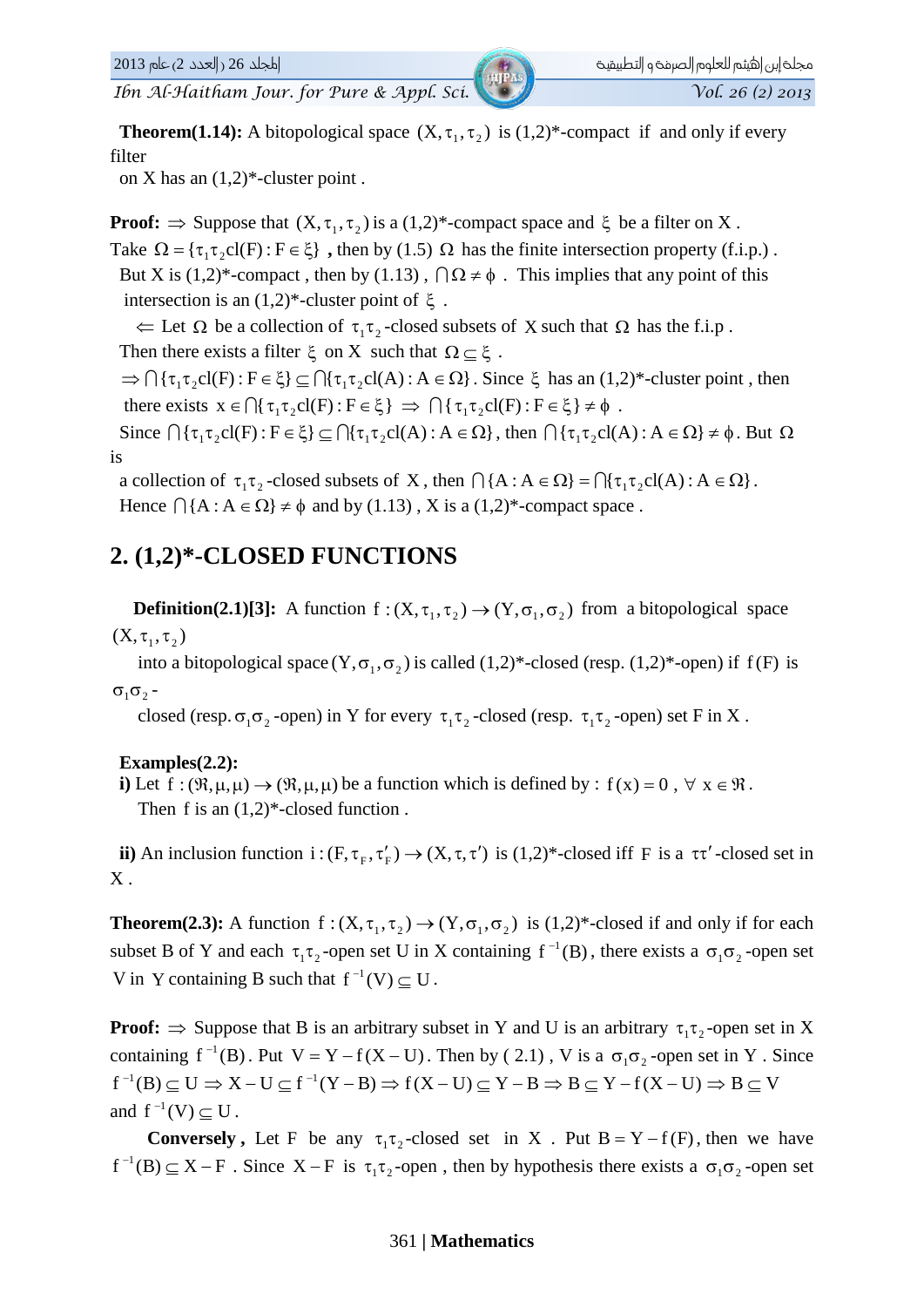V in Y such that  $B \subseteq V$  and  $f^{-1}(V) \subseteq X - F$ . Therefore, we obtain  $f(F) = Y - V$  and hence f(F) is  $\sigma_1 \sigma_2$ -closed in Y. This shows that f is a (1,2)\*-closed function.

**Theorem(2.4):** Let  $(X, \tau_1, \tau_2)$ ,  $(Y, \sigma_1, \sigma_2)$  and  $(Z, \eta_1, \eta_2)$  be three bitopological spaces.

and  $f:(X,\tau_1,\tau_2)\to (Y,\sigma_1,\sigma_2), g:(Y,\sigma_1,\sigma_2)\to (Z,\eta_1,\eta_2)$  be two functions. Then:i) If f and g are  $(1,2)^*$ -closed, then g of is  $(1,2)^*$ -closed. ii) If  $g \circ f$  is  $(1,2)^*$ -closed and f is  $(1,2)^*$ -continuous and onto, then g is  $(1,2)^*$ -closed.

iii) If  $g \circ f$  is (1,2)\*-closed and g is (1,2)\*-continuous and one-to-one, then f is (1,2)\*-closed.

#### Proof:

i) To prove that  $g \circ f : (X, \tau_1, \tau_2) \to (Z, \eta_1, \eta_2)$  is a  $(1,2)^*$ -closed function. Let F be any  $\tau_1 \tau_2$ -closed subset of X. Since f is a (1,2)\*-closed function, then f(F) is a  $\sigma_1 \sigma_2$ -closed set in Y. Since g is a  $(1,2)^*$ -closed function, then  $g(f(F))$  is a  $\eta_1\eta_2$ -closed set in Z, hence  $(g \circ f)(F)$  is a  $\eta_1 \eta_2$ -closed set in Z. Thus  $g \circ f : (X, \tau_1, \tau_2) \to (Z, \eta_1, \eta_2)$  is a  $(1,2)^*$ -closed function.

ii) To prove that  $g:(Y,\sigma_1,\sigma_2)\to (Z,\eta_1,\eta_2)$  is a  $(1,2)^*$ -closed function. Let F be any  $\sigma_1\sigma_2$ closed subset of Y. Since f is  $(1,2)^*$ -continuous, then  $f^{-1}(F)$  is a  $\tau_1 \tau_2$ -closed set in X. Since  $g \circ f$  is  $(1,2)^*$ -closed, then  $(g \circ f)(f^{-1}(F)) = g(f \circ f^{-1}(F))$  is a  $\eta_1 \eta_2$ -closed set in Z. Since f is onto ,then  $g(F)$  is a  $\eta_1 \eta_2$ -closed set in Z. Thus  $g:(Y, \sigma_1, \sigma_2) \to (Z, \eta_1, \eta_2)$  is a  $(1,2)^*$ -closed function.

iii) To prove that  $f:(X,\tau_1,\tau_2)\to (Y,\sigma_1,\sigma_2)$  is a  $(1,2)^*$ -closed function. Let Fbe any  $\tau_1\tau_2$ closed subset of X. Since  $g \circ f$  is  $(1,2)^*$ -closed, then  $(g \circ f)(F)$  is a  $\eta_1 \eta_2$ -closed set in Z. Since g is  $(1,2)^*$ -continuous, then  $g^{-1}(g \circ f(F)) = (g^{-1} \circ g)(f(F))$  is a  $\sigma_1 \sigma_2$ -closed set in Y. Since g is one-to-one, then  $f(F)$  is a  $\sigma_1 \sigma_2$ -closed set in Y. Thus  $f:(X, \tau_1, \tau_2) \to (Y, \sigma_1, \sigma_2)$  is a  $(1,2)^*$ -closed function.

**Theorem(2.5):** Let  $f:(X, \tau, \tau') \rightarrow (Y, \sigma, \sigma')$  be a  $(1,2)^*$ -closed function. Then for each subset T of Y, the function  $f_{T}$ :  $(f^{-1}(T), \tau_{f^{-1}(T)}, \tau'_{f^{-1}(T)}) \rightarrow (T, \sigma_{T}, \sigma'_{T})$  which agrees with f on  $f^{-1}(T)$  is also  $(1,2)^*$ -closed function.

**Proof:** Let F be a  $\tau_{f^{-1}(T)} \tau'_{f^{-1}(T)}$ -closed subset of  $f^{-1}(T)$ . Then there is a  $\tau \tau'$ -closed subset F<sub>1</sub> of X such that  $F = F_1 \cap f^{-1}(T)$ . Since  $f_T(F) = f(F_1) \cap T$  and f is  $(1,2)^*$ -closed function, then  $f(F_1)$  is  $\sigma\sigma'$ -closed in Y. Hence  $f(F_1) \cap T$  is a  $\sigma_T \sigma'_T$ -closed set in T. Thus  $f_T$  is a  $(1,2)^*$ closed function.

**Theorem(2.6):** If  $f:(X, \tau, \tau') \to (Y, \sigma_1, \sigma_2)$  is a  $(1,2)^*$ -closed function, then the restriction of  $\mathbf{f}$ 

to a  $\tau\tau'$ -closed subset F of X is a  $(1,2)^*$ -closed function of F into Y.

**Proof:** Since F is a  $\tau\tau'$ -closed set in X, then the inclusion function  $i:(F, \tau_{F}, \tau'_{F}) \to (X, \tau, \tau')$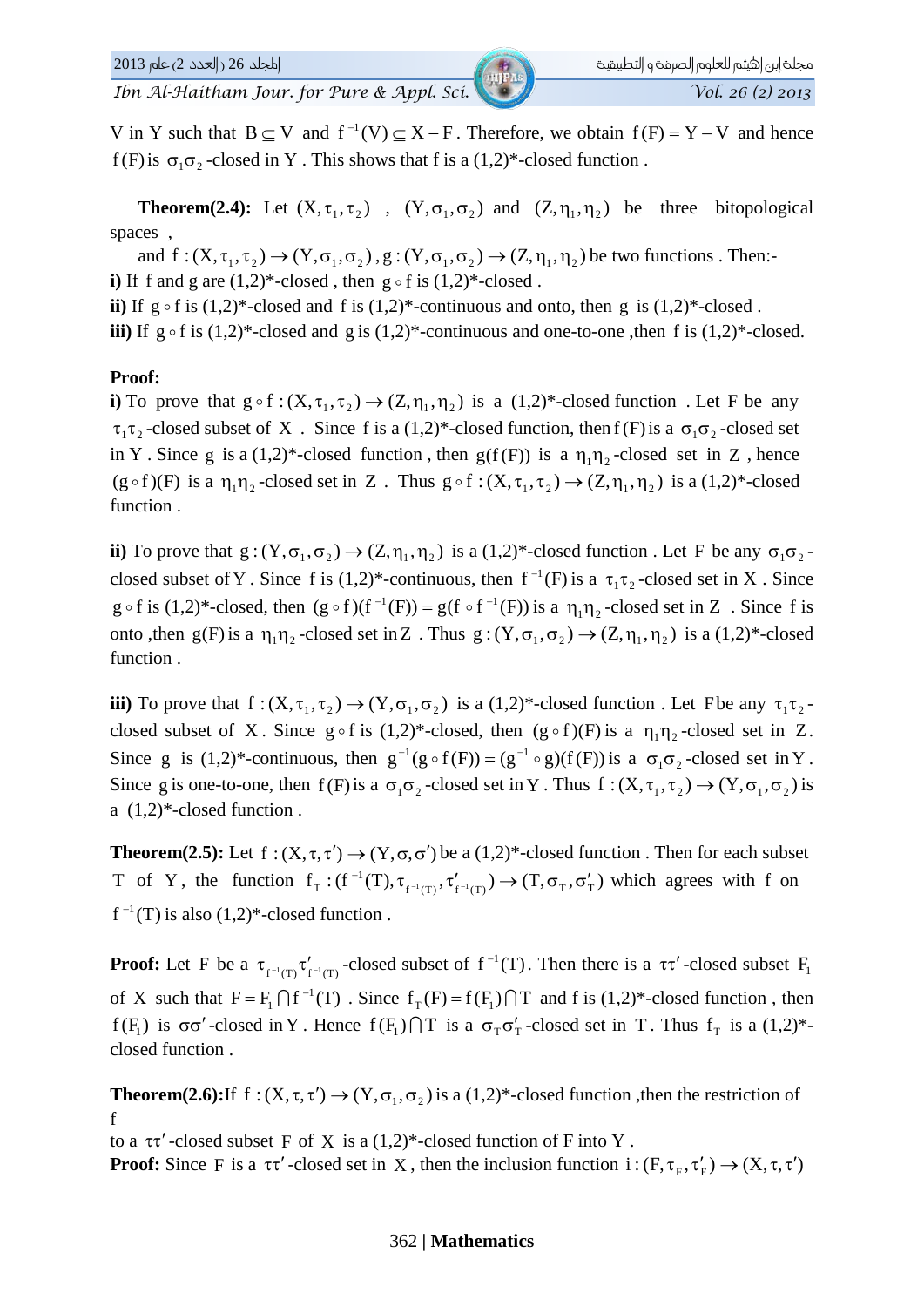is a  $(1,2)^*$ -closed function. Since  $f:(X,\tau,\tau')\to (Y,\sigma_1,\sigma_2)$  is a  $(1,2)^*$ -closed function, then by (2.4)  $f \circ i : (F, \tau_F, \tau_F') \to (Y, \sigma_1, \sigma_2)$  is a (1,2)\*-closed function. But  $f \circ i = f/F$ , thus the restriction function  $f/F: (F, \tau_{E}, \tau_{E}') \rightarrow (Y, \sigma_{1}, \sigma_{2})$  is a  $(1,2)^{*}$ -closed function.

**Remark(2.7):** If  $f_1:(X_1,\tau_1,\tau_2)\to (Y_1,\sigma_1,\sigma_2)$  and  $f_2:(X_2,\tau'_1,\tau'_2)\to (Y_2,\sigma'_1,\sigma'_2)$  are two  $(1,2)^*$ -closed functions. Then  $f_1 \times f_2$ :  $(X_1 \times X_2, \tau_1 \times \tau_1', \tau_2 \times \tau_2') \rightarrow (Y_1 \times Y_2, \sigma_1 \times \sigma_1', \sigma_2 \times \sigma_2')$ is not necessarily a  $(1,2)^*$ -closed function.

**Example:** Let  $f_1: (\Re, \mu, \mu) \to (\Re, \mu, \mu)$  be a function which is defined by:  $f_1(x) = 0$ ,  $\forall x \in \mathcal{R}$ . And Let  $f_2: (\mathcal{R}, \mu, \mu) \to (\mathcal{R}, \mu, \mu)$  be a function which is defined by:  $f_2(x) = x$ ,  $\forall x \in \mathcal{R}$ . Where  $f_2$  is the identity function on  $\mathcal{R}$ . Clearly  $f_1$  and  $f_2$  are  $(1,2)^*$  $f_1 \times f_2 : (\mathfrak{R} \times \mathfrak{R}, \mu', \mu') \to (\mathfrak{R} \times \mathfrak{R}, \mu', \mu')$ closed functions , but such that  $(f_1 \times f_2)(x, y) = (0, y)$ ,  $\forall$   $(x, y) \in \mathbb{R} \times \mathbb{R}$  (where  $\mu'$  is the product topology on  $\mathbb{R} \times \mathbb{R}$ ) is not a  $(1,2)^*$ -closed function, since the set  $A = \{(x,y) \in \mathbb{R} \times \mathbb{R} : x \in \mathbb{R} \}$  is  $\mu'\mu'$ -closed in  $\mathbb{R} \times \mathbb{R}$ , but  $(f_1 \times f_2)(A) = \{0\} \times \mathcal{R} \setminus \{0\} \cong \mathcal{R} \setminus \{0\}$  is not  $\mu'\mu'$ -closed in  $\mathcal{R} \times \mathcal{R}$ .

**Theorem(2.8):** Let  $f_1: (X_1, \tau_1, \tau_2) \to (Y_1, \sigma_1, \sigma_2)$  and  $f_2: (X_2, \tau_1', \tau_2') \to (Y_2, \sigma_1', \sigma_2')$  be functions . If  $f_1 \times f_2$ :  $(X_1 \times X_2, \tau_1 \times \tau_1', \tau_2 \times \tau_2') \rightarrow (Y_1 \times Y_2, \sigma_1 \times \sigma_1', \sigma_2 \times \sigma_2')$  is  $(1,2)^*$ -closed, then  $f_1$  and  $f_2$  are also  $(1,2)^*$ -closed functions.

**Proof:** Suppose that  $f_1 \times f_2$ :  $(X_1 \times X_2, \rho_1, \rho_2) \to (Y_1 \times Y_2, \rho_3, \rho_4)$  is a  $(1,2)^*$ -closed function where  $\rho_i$ , i = 1,2,3,4 be the product topology on  $X_1 \times X_2$  and  $Y_1 \times Y_2$  respectively. To prove that  $f_1:(X_1,\tau_1,\tau_2)\to (Y_1,\sigma_1,\sigma_2)$  is  $(1,2)^*$ -closed. Let F be a  $\tau_1\tau_2$ -closed subset of  $X_1$ , to prove that  $f_1(F)$  is  $\sigma_1 \sigma_2$ -closed in Y<sub>1</sub>. Suppose that  $G = f_1(F) \implies F \times X_2$  is  $\rho_1 \rho_2$ -closed in  $X_1 \times X_2$ . Since  $f_1 \times f_2$  is  $(1,2)^*$ -closed  $\Rightarrow$   $(f_1 \times f_2)(F \times X_2) = f_1(F) \times f_2(X_2) = G \times f_2(X_2)$  is  $\rho_3 \rho_4$ -closed in  $Y_1 \times Y_2$  i.e.  $\rho_3 \rho_4 cl(G \times f_2(X_2) = G \times f_2(X_2) \Rightarrow \sigma_1 \sigma_2 cl(G) = G \Rightarrow$  $G = f_1(F)$  is  $\sigma_1 \sigma_2$ -closed in  $Y_1 \Rightarrow f_1 : (X_1, \tau_1, \tau_2) \rightarrow (Y_1, \sigma_1, \sigma_2)$  is a  $(1,2)^*$ -closed function. By the same way we can prove that  $f_2$  is a  $(1,2)^*$ -closed function. Thus  $f_1$  and  $f_2$  are  $(1,2)^*$ -closed functions.

**Definition(2.9)[7]:** A function  $f:(X, \tau_1, \tau_2) \to (Y, \sigma_1, \sigma_2)$  from a bitopological space  $(X, \tau_1, \tau_2)$ 

into a bitopological space  $(Y, \sigma_1, \sigma_2)$  is called  $(1,2)^*$ -homeomorphism if :-

i) f is  $(1,2)^*$ -continuous.

**ii**) f is one-to-one and onto.

**iii**) f is  $(1,2)^*$ -closed (or  $(1,2)^*$ -open).

## 3. (1,2)\*-PROPER FUNCTIONS

In this section we introduce a new type of functions in bitopological spaces which we call  $(1,2)$ <sup>\*</sup>-proper functions. Besides we give examples and theorems.

**Definition(3.1):** A function  $f:(X, \tau_1, \tau_2) \to (Y, \sigma_1, \sigma_2)$  from a bitopological space  $(X, \tau_1, \tau_2)$  into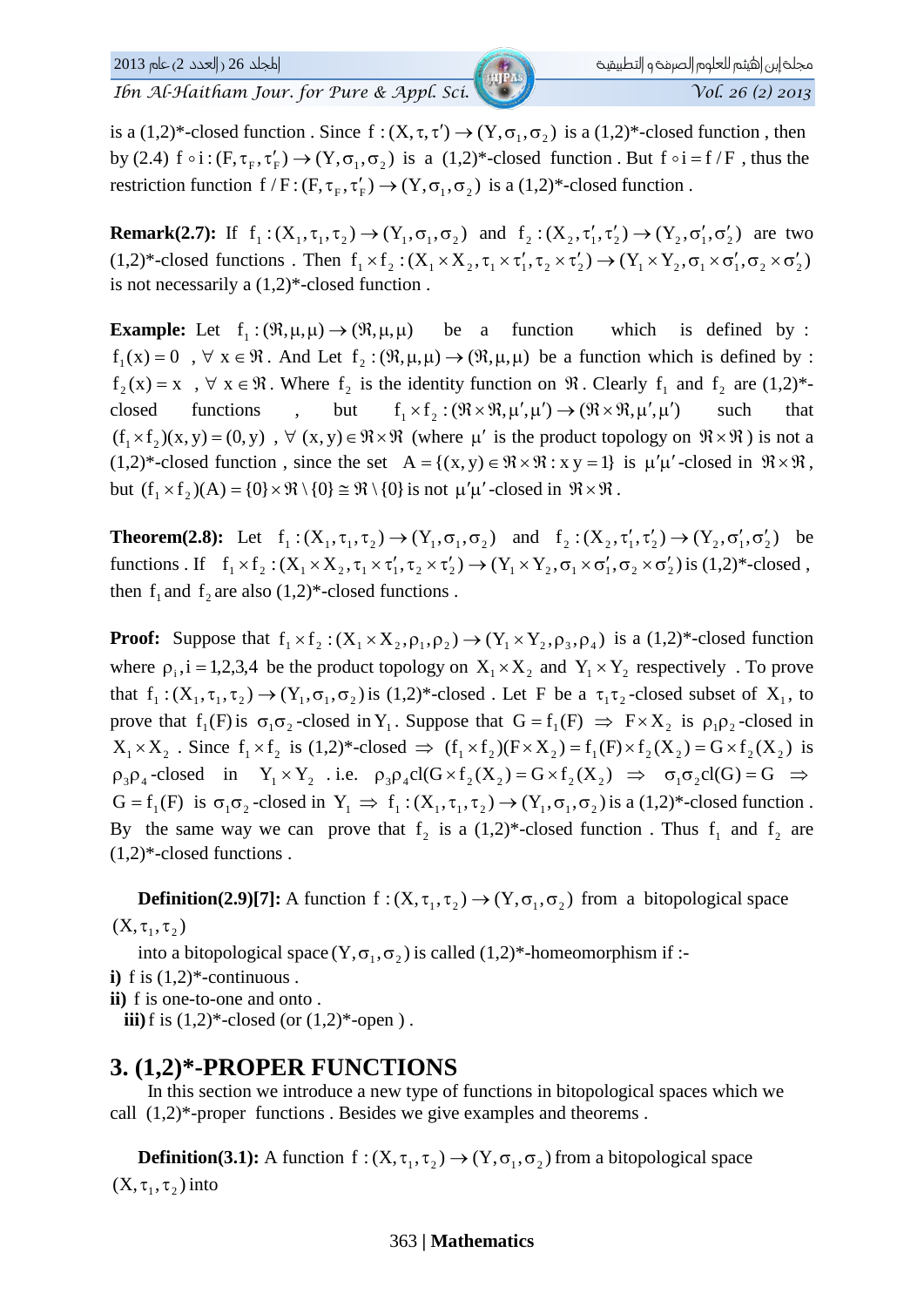a bitopological space  $(Y, \sigma_1, \sigma_2)$  is called  $(1,2)^*$ -proper if :-

### i) f is  $(1,2)$ \*-continuous.

ii)  $f \times I_{7}$ :  $(X \times Z, \tau_1 \times \tau, \tau_2 \times \tau') \rightarrow (Y \times Z, \sigma_1 \times \tau, \sigma_2 \times \tau')$  is  $(1,2)^*$ -closed for every bitopological space  $(Z, \tau, \tau')$ .

## $Examples(3.2)$ :

i) Let  $f:(\mathfrak{R},\mu,\mu) \to (\mathfrak{R},\mu,\mu)$  be a function which is defined by :  $f(x) = 0$ ,  $\forall x \in \mathfrak{R}$ . Notice

that f is a  $(1,2)^*$ -closed function, but f is not a  $(1,2)^*$ -proper function, since for the usual bitopological space  $(\mathfrak{R}, \mu, \mu)$  the function  $f \times I_{\mathfrak{R}} : (\mathfrak{R} \times \mathfrak{R}, \mu \times \mu, \mu \times \mu) \to (\mathfrak{R} \times \mathfrak{R}, \mu \times \mu, \mu \times \mu)$ which is defined by  $(f \times I_w)(x, y) = (0, y), \forall (x, y) \in \mathcal{R} \times \mathcal{R}$  is not a  $(1,2)^*$ -closed function.

ii) An inclusion function  $i:(F,\tau_{F},\tau'_{F}) \to (X,\tau,\tau')$  is  $(1,2)^*$ -proper iff F is a  $\tau\tau'$ -closed set in  $X$  .

**Theorem(3.3):** Every  $(1,2)^*$ -proper function is a  $(1,2)^*$ -closed function.

**Proof:** Let  $f:(X, \tau_1, \tau_2) \to (Y, \sigma_1, \sigma_2)$  be a  $(1,2)^*$ -proper function, then the function  $f \times I_z : (X \times Z, \tau_1 \times \tau, \tau_2 \times \tau') \rightarrow (Y \times Z, \sigma_1 \times \tau, \sigma_2 \times \tau')$  is (1,2)\*-closed for every bitopological space  $(Z, \tau, \tau')$ . Let  $Z = \{t\}$ , then  $X \times Z = X \times \{t\} \cong X$  &  $Y \times Z = Y \times \{t\} \cong Y$  and we can replace  $f \times I_z$  by f. Thus  $f:(X, \tau_1, \tau_2) \to (Y, \sigma_1, \sigma_2)$  is a  $(1,2)^*$ -closed function.

**Remark(3.4):** The converse of (3.3) may not be true in general . Consider the following example:

**Example:** In (3.2) (i),  $f:(\mathfrak{R},\mu,\mu) \to (\mathfrak{R},\mu,\mu)$  is a (1,2)\*-closed function, but it is not a  $(1,2)^{*}$ -

proper function.

**Theorem(3.5):**Let  $f:(X, \tau_1, \tau_2) \to (Y, \sigma_1, \sigma_2)$  be a  $(1,2)^*$ -continuous and one-to-one

### function.

Then the following statements are equivalent:i) f is  $(1,2)$ \*-proper. ii) f is  $(1,2)^*$ -closed. iii) f is a  $(1,2)^*$ -homeomorphism of X onto a  $\sigma_1 \sigma_2$ -closed subset of Y.

### **Proof:** By theorem  $(3.3)$ ,  $(i \rightarrow ii)$ .

(ii  $\rightarrow$  iii). Assume that  $f:(X, \tau_1, \tau_2) \rightarrow (Y, \sigma_1, \sigma_2)$  is a  $(1,2)^*$ -closed function. Since X is a  $\tau_1 \tau_2$ -closed set in X, then  $f(X)$  is a  $\sigma_1 \sigma_2$ -closed set in Y. Since f is  $(1,2)^*$ -continuous and one-to-one, then f is a  $(1,2)^*$ -homeomorphism of X onto a  $\sigma_1 \sigma_2$ -closed subset f(X) of Y.

(iii  $\rightarrow$  i). To prove that  $f \times I_z$ :  $(X \times Z, \rho_1, \rho_2) \rightarrow (Y \times Z, \rho_3, \rho_4)$  is  $(1,2)^*$ -closed for every bitopological space  $(Z, \tau, \tau')$ , where  $\rho_i$ ,  $i = 1,2,3,4$  be the product topology on  $X \times Z$  and Y × Z respectively. Since f is a  $(1,2)^*$ -homeomorphism of X onto a  $\sigma_1 \sigma_2$ -closed subset F of Y, then  $f \times I_z$  is a (1,2)\*-homeomorphism of  $X \times Z$  onto a  $\rho_3 \rho_4$ -closed subset  $F \times Z$  of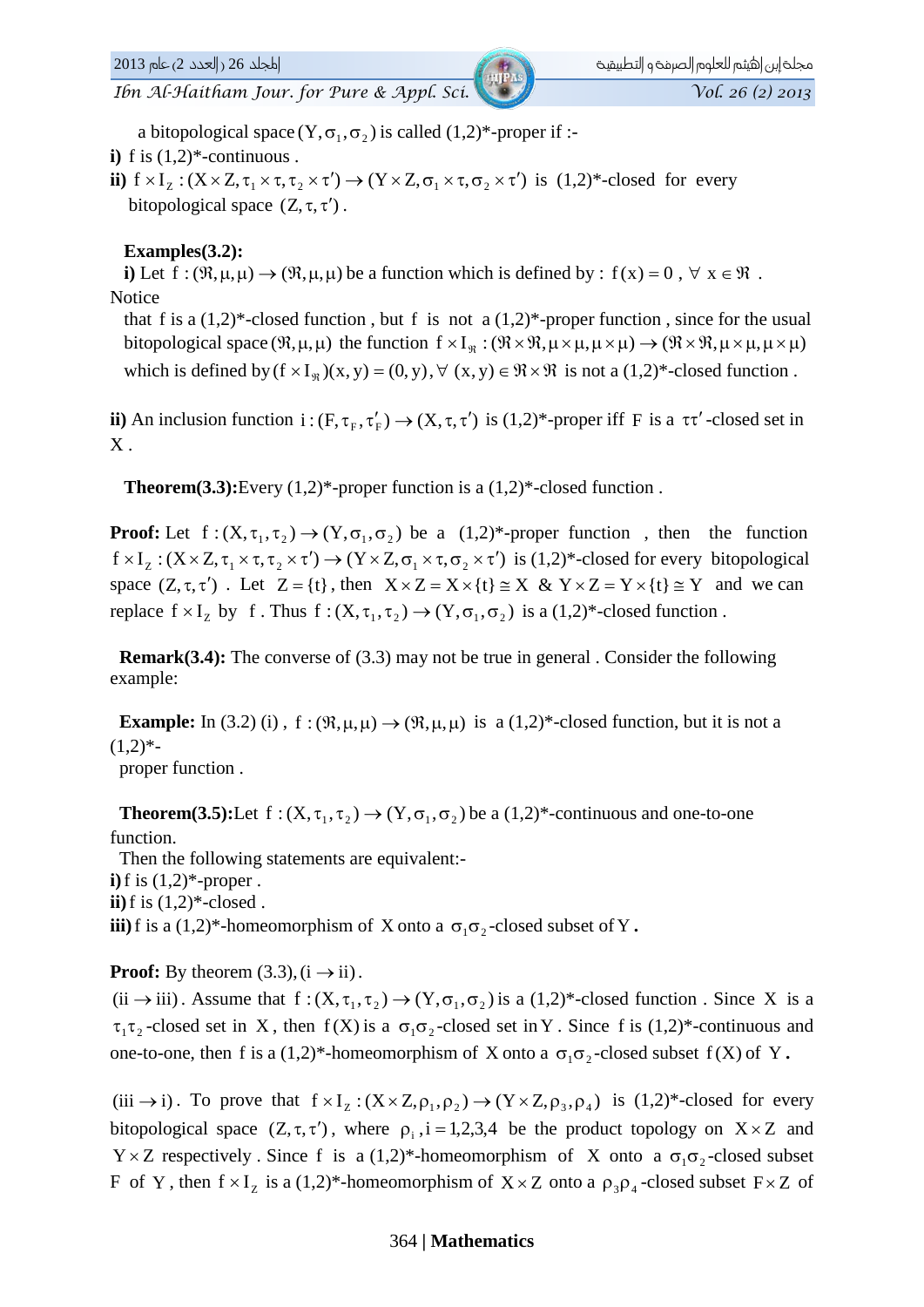$Y \times Z$  and therefore  $f \times I_z$  is  $(1,2)^*$ -closed. Thus  $f:(X,\tau_1,\tau_2) \to (Y,\sigma_1,\sigma_2)$  is a  $(1,2)^*$ proper function.

**Corollary**(3.6): Every  $(1,2)^*$ -homeomorphism is a  $(1,2)^*$ -proper function.

**Remark(3.7):** The converse of (3.6) may not be true in general . Consider the following example:-

**Example:** Let  $f : ([0,1], \mu', \mu') \to (\Re, \mu, \mu)$  be a function which is defined by :

 $f(x) = x$ ,  $\forall x \in [0,1]$ .

(where  $\mu'$  is the relative usual topology on [0,1]). Clearly that f is a (1,2)\*-proper function, but it

is not  $(1,2)^*$ -homeomorphism.

**Theorem(3.8):** Let  $f:(X, \tau, \tau') \to (Y, \sigma, \sigma')$  be a  $(1,2)^*$ -proper function. Then for each subset T of Y, the function  $f_T: (f^{-1}(T), \tau_{f^{-1}(T)}, \tau'_{f^{-1}(T)}) \to (T, \sigma_T, \sigma'_T)$  which agrees with f on  $f^{-1}(T)$ is also  $(1,2)^*$ -proper.

**Proof:** To prove that  $f_T: (f^{-1}(T), \tau_{f^{-1}(T)}, \tau'_{f^{-1}(T)}) \to (T, \sigma_T, \sigma'_T)$  is  $(1,2)^*$ -proper. Since f is  $(1,2)^*$ -continuous, then so is  $f<sub>T</sub>$ . Since f is  $(1,2)^*$ -proper, then for every bitopological space  $(Z, \tau, \tau')$  the function  $f \times I_z : (X \times Z, \rho_1, \rho_2) \to (Y \times Z, \rho_3, \rho_4)$  is  $(1,2)^*$ -closed, where  $\rho_i$ ,  $i = 1,2,3,4$  be the product topology on  $X \times Z$  and  $Y \times Z$  respectively. Since by (2.5)  $f_{T} \times I_{Z}$  is  $(1,2)^{*}$ -closed Thus  $f_{T} \times I_{Z} = (f \times I_{Z})_{T \times Z}$ , then  $f_T: (f^{-1}(T), \tau_{f^{-1}(T)}, \tau'_{f^{-1}(T)}) \to (T, \sigma_T, \sigma'_T)$  is a  $(1,2)^*$ -proper function.

**Definition(3.9):** If the function  $f:(X, \tau_1, \tau_2) \to (Y, \sigma_1, \sigma_2)$  is  $(1,2)^*$ -proper and  $(X, \tau_1, \tau_2)$ is a

 $(1,2)^*$ -T<sub>2</sub>-space, then f is called a  $(1,2)^*$ -perfect function.

**Corollary**(3.10): Every  $(1,2)^*$ -perfect function is a  $(1,2)^*$ -proper function.

**Remark(3.11)**: The converse of (3.10) may not be true in general. Consider the following example:-

**Example:** Let  $f: (\Re, \tau_{\text{cor}}, \tau_{\text{cor}}) \to (\Re, \tau_{\text{cor}}, \tau_{\text{cor}})$  be the identity function, where  $\tau_{\text{cor}}$  be the cofinite

topology on  $\Re$ . Then f is a  $(1,2)^*$ -homeomorphism and by  $(3.6)$ , f is  $(1,2)^*$ -proper. Since

 $(\Re, \tau_{\text{cor}}, \tau_{\text{cor}})$  is not a  $(1,2)^*$ -T<sub>2</sub>-space, then f is not a  $(1,2)^*$ -perfect function.

**Theorem(3.12):** Let  $f:(X, \tau_1, \tau_2) \to (Y, \sigma_1, \sigma_2)$  and  $g:(Y, \sigma_1, \sigma_2) \to (Z, \eta_1, \eta_2)$  be two  $(1.2)^{*}$ -

continuous functions. Then:-

i) If f and g are  $(1,2)^*$ -proper, then  $g \circ f$  is  $(1,2)^*$ -proper.

ii) If  $g \circ f$  is  $(1,2)^*$ -proper and f is onto, then g is  $(1,2)^*$ -proper.

iii) If  $g \circ f$  is  $(1,2)^*$ -proper and g is one-to-one, then f is  $(1,2)^*$ -proper.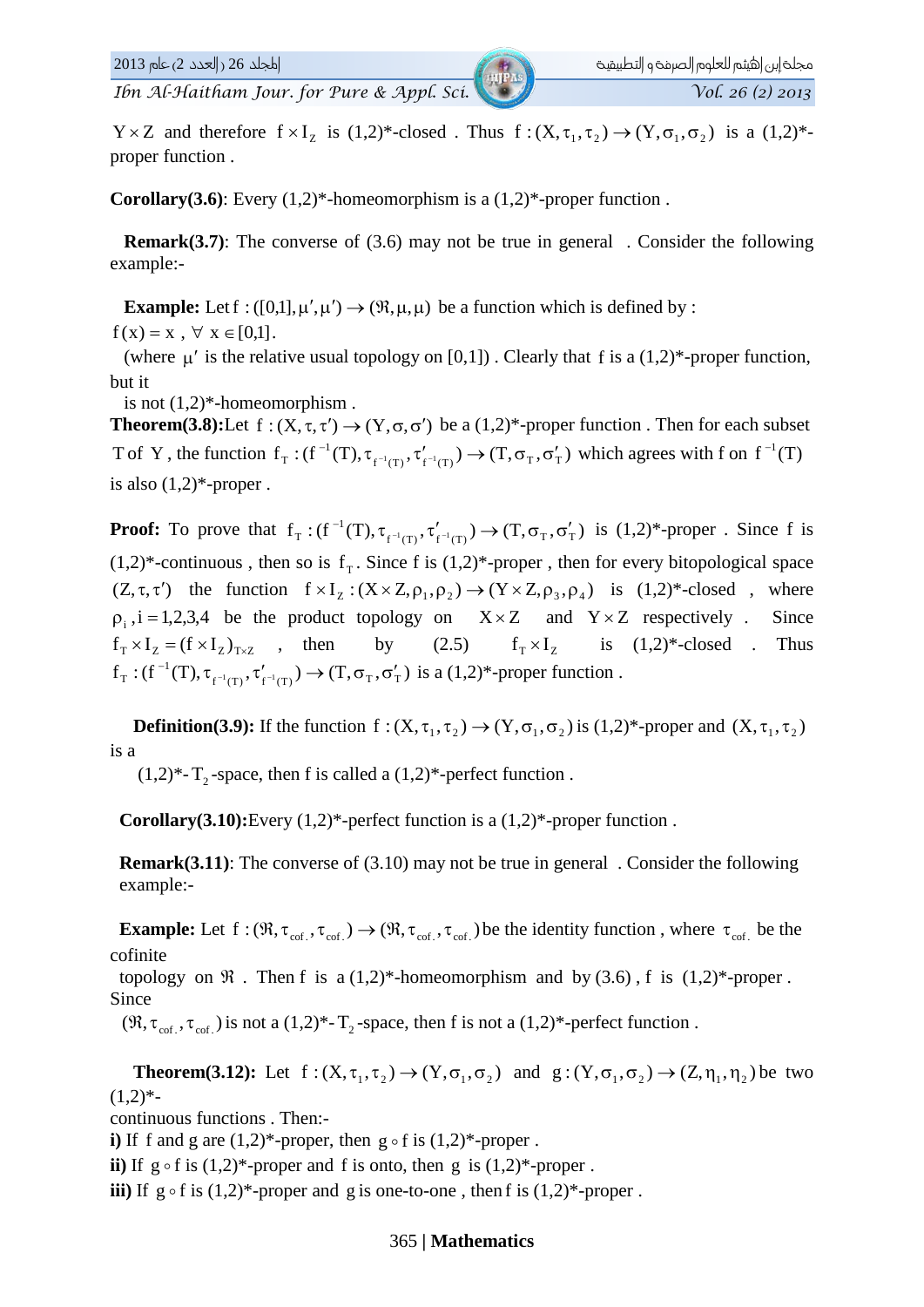#### Proof:

i) It is clear that  $g \circ f : (X, \tau_1, \tau_2) \to (Z, \eta_1, \eta_2)$  is  $(1,2)^*$ -continuous. Let  $(Z_1, \tau, \tau')$  be any bitopological space. We have:  $(g \circ f) \times I_{Z_i} = (g \times I_{Z_i}) \circ (f \times I_{Z_i})$ . Since f and g are  $(1,2)^*$ proper, then  $f \times I_{Z}$  and  $g \times I_{Z}$  are  $(1,2)^*$ -closed. Hence by  $(2.4)$ , no.(i)  $(g \circ f) \times I_{Z}$  is  $(1,2)^*$ closed. Thus  $g \circ f$  is a  $(1,2)^*$ -proper function.

ii) To prove that  $g \times I_z$ :  $(Y \times Z_1, \sigma_1 \times \tau, \sigma_2 \times \tau') \rightarrow (Z \times Z_1, \eta_1 \times \tau, \eta_2 \times \tau')$  is (1,2)\*-closed for every bitopological space  $Z_1$ . Since  $g \circ f$  is  $(1,2)^*$ -proper, then  $(g \circ f) \times I_{Z_1} = (g \times I_{Z_1}) \circ (f \times I_{Z_1})$ 

is  $(1,2)^*$ -closed. Since f is  $(1,2)^*$ -continuous and onto, then so is  $f \times I_{Z_{1}}$ , hence by  $(2.4)$ , no. (ii)  $g \times I_{Z_i}$  is (1,2)\*-closed. Thus  $g:(Y, \sigma_1, \sigma_2) \rightarrow (Z, \eta_1, \eta_2)$  is a (1,2)\*-proper function.

iii) To prove that  $f \times I_{Z_1} : (X \times Z_1, \tau_1 \times \tau, \tau_2 \times \tau') \to (Y \times Z_1, \sigma_1 \times \tau, \sigma_2 \times \tau')$  is  $(1,2)^*$ -closed for every bitopological space  $Z_1$ . Since  $g \circ f$  is  $(1,2)^*$ -proper, then  $(g \circ f) \times I_{Z_i} = (g \times I_{Z_i}) \circ (f \times I_{Z_i})$ 

is (1,2)\*-closed. Since g is one-to-one and (1,2)\*-continuous, then so is  $g \times I_{Z}$ , hence by  $(2.4)$ , no. (iii)  $f \times I_{Z}$  is  $(1,2)^*$ -closed. Thus  $f:(X,\tau_1,\tau_2) \to (Y,\sigma_1,\sigma_2)$  is a  $(1,2)^*$ -proper function.

**Corollary**(3.13): If  $f:(X, \tau, \tau') \to (Y, \sigma_1, \sigma_2)$  is a  $(1,2)^*$ -proper function, then the restriction of f to a  $\tau\tau'$ -closed subset Fof X is a  $(1,2)^*$ -proper function of F into Y.

**Proof:** Since F is a  $\tau\tau'$ -closed set in X, then the inclusion function  $i:(F, \tau_{F}, \tau'_{F}) \to (X, \tau, \tau')$ is a  $(1,2)^*$ -proper function. Since  $f:(X,\tau,\tau')\to (Y,\sigma_1,\sigma_2)$  is a  $(1,2)^*$ -proper function, then by (3.12), no.(i)  $f \circ i : (F, \tau_F, \tau_F') \to (Y, \sigma_1, \sigma_2)$  is a  $(1,2)^*$ -proper function. But  $f \circ i = f/F$ , thus the restriction function  $f/F: (F, \tau_F, \tau_F) \to (Y, \sigma_1, \sigma_2)$  is a  $(1,2)^*$ -proper function.

**Corollary**(3.14): If  $f:(X, \tau, \tau') \to (Y, \sigma_1, \sigma_2)$  is a  $(1,2)^*$ -perfect function, then the restriction of f to a  $\tau\tau'$ -closed subset Fof X is a  $(1,2)^*$ -perfect function of F into Y.

**Proof:** It is Obvious.

**Corollary**(3.15): The composition of two  $(1,2)^*$ -perfect functions is a  $(1,2)^*$ -perfect function.

**Corollary**(3.16):Let  $f:(X, \tau_1, \tau_2) \to (Y, \sigma_1, \sigma_2)$  and  $g:(Y, \sigma_1, \sigma_2) \to (Z, \eta_1, \eta_2)$  be functions. If f is a  $(1,2)^*$ -perfect function and g is a  $(1,2)^*$ -proper function. Then g of is a  $(1,2)^*$ perfect function.

**Theorem(3.17):** If  $f_1:(X_1,\tau_1,\tau_2) \to (Y_1,\sigma_1,\sigma_2)$  and  $f_2:(X_2,\tau'_1,\tau'_2) \to (Y_2,\sigma'_1,\sigma'_2)$  are two  $(1,2)^*$ -proper functions. Then  $f_1 \times f_2$ :  $(X_1 \times X_2, \tau_1 \times \tau_1', \tau_2 \times \tau_2') \rightarrow (Y_1 \times Y_2, \sigma_1 \times \sigma_1', \sigma_2 \times \sigma_2')$ is also  $(1,2)^*$ -proper function.

**Proof:** Let  $(Z, \tau, \tau')$  be any bitopological space. We can write  $f_1 \times f_2 \times I_z$  by the composition  $I_{Y_1} \times f_2 \times I_Z$  and  $f_1 \times I_{X_2} \times I_Z$ . Since  $f_1$  and  $f_2$  are  $(1,2)^*$ -proper functions, then of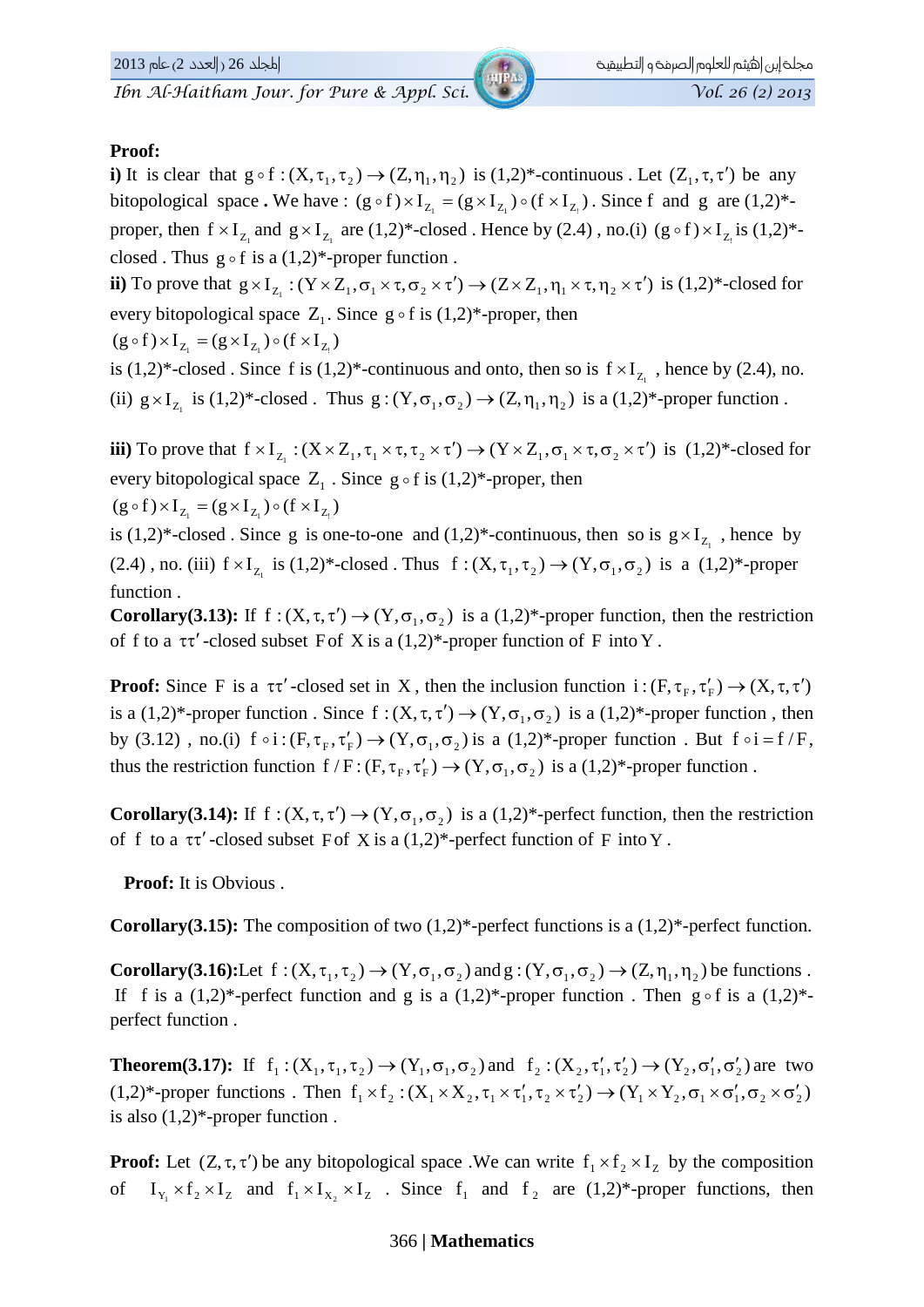$f_1 \times I_{X_2} \times I_Z$  and  $I_X \times f_2 \times I_Z$  are  $(1,2)^*$ -closed functions, hence by  $(2.4)$ , no. (i)  $(I_{Y_1} \times f_2 \times I_Z) \circ (f_1 \times I_{X_2} \times I_Z)$  is  $(1,2)^*$ -closed . But  $f_1 \times f_2 \times I_Z = (I_{Y_1} \times f_2 \times I_Z) \circ (f_1 \times I_{X_2} \times I_Z)$  $\Rightarrow$  f<sub>1</sub> × f<sub>2</sub> × I<sub>7</sub> is a (1,2)<sup>\*</sup>-closed function **Thus**  $f_1 \times f_2$ :  $(X_1 \times X_2, \tau_1 \times \tau_1', \tau_2 \times \tau_2') \rightarrow (Y_1 \times Y_2, \sigma_1 \times \sigma_1', \sigma_2 \times \sigma_2')$  is a  $(1,2)^*$ -proper function.

**Theorem(3.18):** Let  $f_1$ :  $(X_1, \tau_1, \tau_2) \rightarrow (Y_1, \sigma_1, \sigma_2)$  and  $f_2$ :  $(X_2, \tau'_1, \tau'_2) \rightarrow (Y_2, \sigma'_1, \sigma'_2)$  be two  $(1,2)^*$ -continuous functions such that  $f_1 \times f_2$  is a  $(1,2)^*$ -proper function. Then  $f_1$  and  $f_2$  are  $(1,2)$ \*-proper.

**Proof:** Let  $(Z, \tau, \tau')$  be any bitopological space. Since  $f_1 \times f_2$  is  $(1,2)^*$ -proper, then  $f_1 \times f_2 \times I_z$ :  $(X_1 \times X_2 \times Z, \rho_1, \rho_2) \rightarrow (Y_1 \times Y_2 \times Z, \rho_3, \rho_4)$  is  $(1,2)^*$ -closed, where  $\rho_i$ ,  $i = 1,2,3,4$ be the product topology on  $X_1 \times X_2 \times Z$  and  $Y_1 \times Y_2 \times Z$  respectively. To prove that  $f_2 \times I_z : (X_2 \times Z, \eta_1, \eta_2) \to (Y_2 \times Z, \eta_3, \eta_4)$  is  $(1,2)^*$ -closed, where  $\eta_i$ ,  $i = 1,2,3,4$  be the product topology on  $X_2 \times Z$  and  $Y_2 \times Z$  respectively. Let F be any  $\eta_1 \eta_2$ -closed set in  $X_2 \times Z$  and  $G = (f_2 \times I_Z)(F)$ . To prove that G is  $\eta_3 \eta_4$ -closed in  $Y_2 \times Z$ . Since  $X_1 \neq \emptyset$ , then  $X_1 \times F$  is  $\rho_1 \rho_2$ -closed in  $X_1 \times X_2 \times Z$ . Since  $f_1 \times f_2 \times I_Z$  is  $(1,2)^*$ -closed, then  $(f_1 \times f_2 \times I_7)(X_1 \times F) = f_1(X_1) \times G$  is  $\rho_3 \rho_4$ -closed in  $Y_1 \times Y_2 \times Z$  $\Rightarrow$  $\rho_3 \rho_4 cl(f_1(X_1) \times G) = f_1(X_1) \times G \implies \eta_3 \eta_4 cl(G) = G \implies G = (f_2 \times I_Z)(F)$  is  $\eta_3 \eta_4$ -closed in  $Y_2 \times Z$ . Therefore  $f_2 \times I_z$  is (1,2)\*-closed. Thus  $f_2$  is a (1,2)\*-proper function. By the same way we can prove that  $f_1$  is  $(1,2)^*$ -proper.

**Lemma(3.19):** Let  $(X, \tau_1, \tau_2)$  be any bitopological space such that the constant function  $f:(X,\tau_1,\tau_2)\to P=\{w\}$  is  $(1,2)^*$ -proper. Then X is a  $(1,2)^*$ -compact space, where w is any point which does not belong to X.

**Proof:** Let  $\xi$  be a filter on X and let  $X' = X \cup \{w\}$ . Then  $\xi' = \{M \cup \{w\} : M \in \xi\}$  is a filter on X'. This filter with  $\phi$  form a topology on X' say  $\tau$ . Hence  $(X', \tau, \tau)$  is a bitopological space

associated with  $\xi$ . Let  $\Delta \subseteq X \times X'$  such that  $\Delta = \{(x, x): x \in X\}$  and let  $\rho_1 \rho_2 cl(\Delta) = F$  be the

 $\rho_1 \rho_2$ -closure of  $\Delta$  in  $(X \times X', \rho_1, \rho_2)$ , where  $\rho_i$ , i = 1,2 be the product topology on  $X \times X'$ .

Since  $f:(X,\tau_1,\tau_2)\to P$  is  $(1,2)^*$ -proper, then  $f\times I_{X'}: X\times X'\to P\times X'$  is  $(1,2)^*$ -closed. **But** 

 $P \times X' \cong X'$  so  $pr_2 : X \times X' \to X'$  is  $(1,2)^*$ -closed. Hence  $pr_2(F)$  is  $\tau \tau$ -closed in X'. Since

 $(x, x) \in \Delta$  for each  $x \in X \implies x = pr(x, x) \in pr_1(\Delta)$  for each  $x \in X \implies X \subseteq pr_1(F)$  $\Rightarrow$ 

 $\tau \tau c l(X) \subseteq \tau c l(p r, (F)) = pr, (F)$ . Since  $w \in \tau c l(X) \implies w \in pr, (F) \implies \exists x \in X$  such that

 $(x, w) \in \rho_1 \rho_2 cl(\Delta) = F$ . By the definition of the bitopology of  $X \times X'$ , this means that for each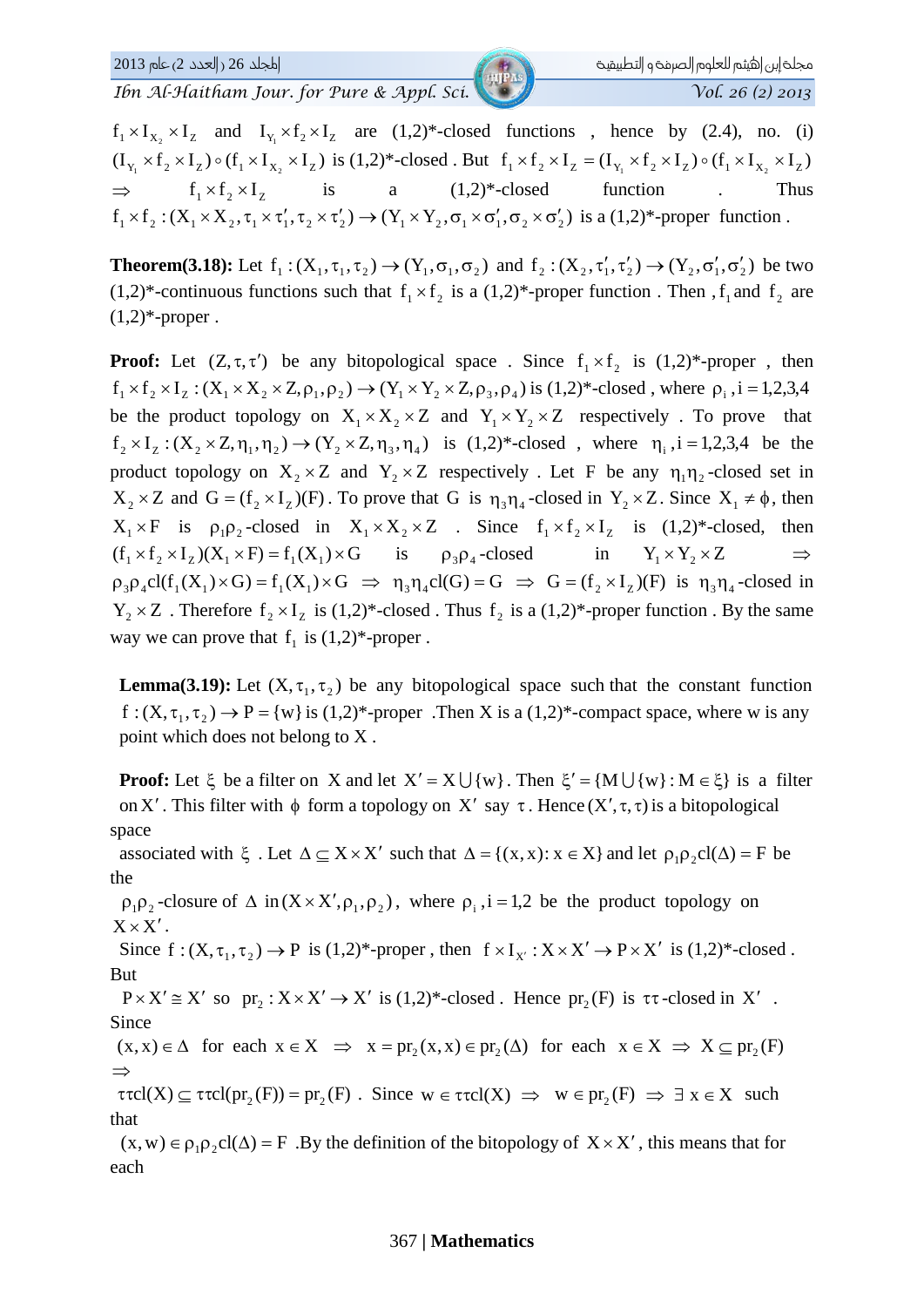Vol. 26 (2) 2013

Ibn Al-Haitham Jour. for Pure & Appl. Sci.

 $(1,2)^*$ -neighborhood V of x in X and each M  $\in \xi$ , we have  $(V \times M) \cap \Delta \neq \phi \Rightarrow V \cap M \neq \phi$ 

Hence x is a  $(1,2)^*$ -cluster point of the filter  $\xi$  Thus X is a  $(1,2)^*$ -compact space.

**Theorem(3.20):** Let  $f:(X, \tau_1, \tau_2) \to (Y, \sigma_1, \sigma_2)$  be a  $(1,2)^*$ -continuous function. Then the following statements are equivalent:-

i) f is  $(1,2)$ \*-proper.

ii) f is  $(1,2)^*$ -closed and  $f^{-1}(y)$  is  $(1,2)^*$ -compact for each  $y \in Y$ .

iii) If  $\xi$  is a filter on X and if  $y \in Y$  is a  $(1,2)^*$ -cluster point of  $f(\xi)$ , then there is a  $(1,2)^*$ cluster point x of  $\xi$  such that  $f(x) = y$ .

### **Proof:**  $(i \rightarrow ii)$ .

If f is  $(1,2)^*$ -proper, then by  $(3.3)$  f is  $(1,2)^*$ -closed. To prove that  $f^{-1}(y)$  is  $(1,2)^*$ compact

for each  $y \in Y$ . Since f is  $(1,2)^*$ -proper, then by  $(3.8)$   $f_{(y)}$ :  $f^{-1}(y) \rightarrow {y}$  is  $(1,2)^*$ -proper for

each  $y \in Y$ . By lemma (3.19), we get  $f^{-1}(y)$  is (1,2)\*-compact for each  $y \in Y$ .

 $(ii \rightarrow i).$ 

To prove that  $h = f \times I_{7} : (X \times Z, \rho_{1}, \rho_{2}) \to (Y \times Z, \rho_{3}, \rho_{4})$  is  $(1,2)^{*}$ -closed for every

bitopological space  $(Z, \tau, \tau')$ , where  $\rho_i$ ,  $i = 1,2,3,4$  be the product topology on  $X \times Z$  and  $Y \times Z$ 

respectively. Let C be any  $\rho_1 \rho_2$ -closed in  $X \times Z$ . To prove that  $h(C) = D$  is  $\rho_3 \rho_4$ closed

$$
\text{in } Y \times Z \text{ . Let } (y, s) \in D^c \implies h^{-1}(y, s) \in h^{-1}(D^c) \implies (f \times I_Z)^{-1}(y, s) \in h^{-1}(D^c)
$$
\n
$$
\implies (f^{-1} \times I_Z^{-1})(y, s) \in h^{-1}(D^c) \implies f^{-1}(y) \times \{s\} \subseteq C^c \text{ , where } C^c \text{ is } \rho_1 \rho_2 \text{-open in } X \times Z
$$
\n
$$
\implies \exists \tau_1 \tau_2 \text{-open set } U \text{ in } X \text{ and } \tau \tau' \text{-open set } V \text{ in } Z \text{ such that } f^{-1}(y) \times \{s\} \subseteq U \times V \subseteq C^c
$$

 $\Rightarrow$  $f^{-1}(y) \subseteq U$  and  $\{s\} \subseteq V$ . Since f and  $I_z$  are  $(1,2)^*$ -closed, then by  $(2.3) \exists \sigma_1 \sigma_2$ -open set  $U'$ 

in Y and  $\tau\tau'$ -open set V' in Z such that  $\{y\} \subset U', \{s\} \subset V', f^{-1}(U') \subset U$  and  $I_{\tau}^{-1}(V') \subset V$  $\Rightarrow$ 

 $(y,s) \in U' \times V' \subseteq D^c \implies D^c$  is  $\rho_3 \rho_4$ -open  $\implies D$  is  $\rho_3 \rho_4$ -closed in  $Y \times Z$ . Hence

 $f \times I_{7} : (X \times Z, \rho_{1}, \rho_{2}) \rightarrow (Y \times Z, \rho_{3}, \rho_{4})$  is  $(1,2)^{*}$ -closed. Thus  $f : (X, \tau_{1}, \tau_{2}) \rightarrow (Y, \sigma_{1}, \sigma_{2})$ is  $(1,2)$ \*-proper.

 $(ii \rightarrow iii)$ . Let  $\xi$  be a filter on X and  $y \in Y$  be a  $(1,2)^*$ -cluster point of  $f(\xi)$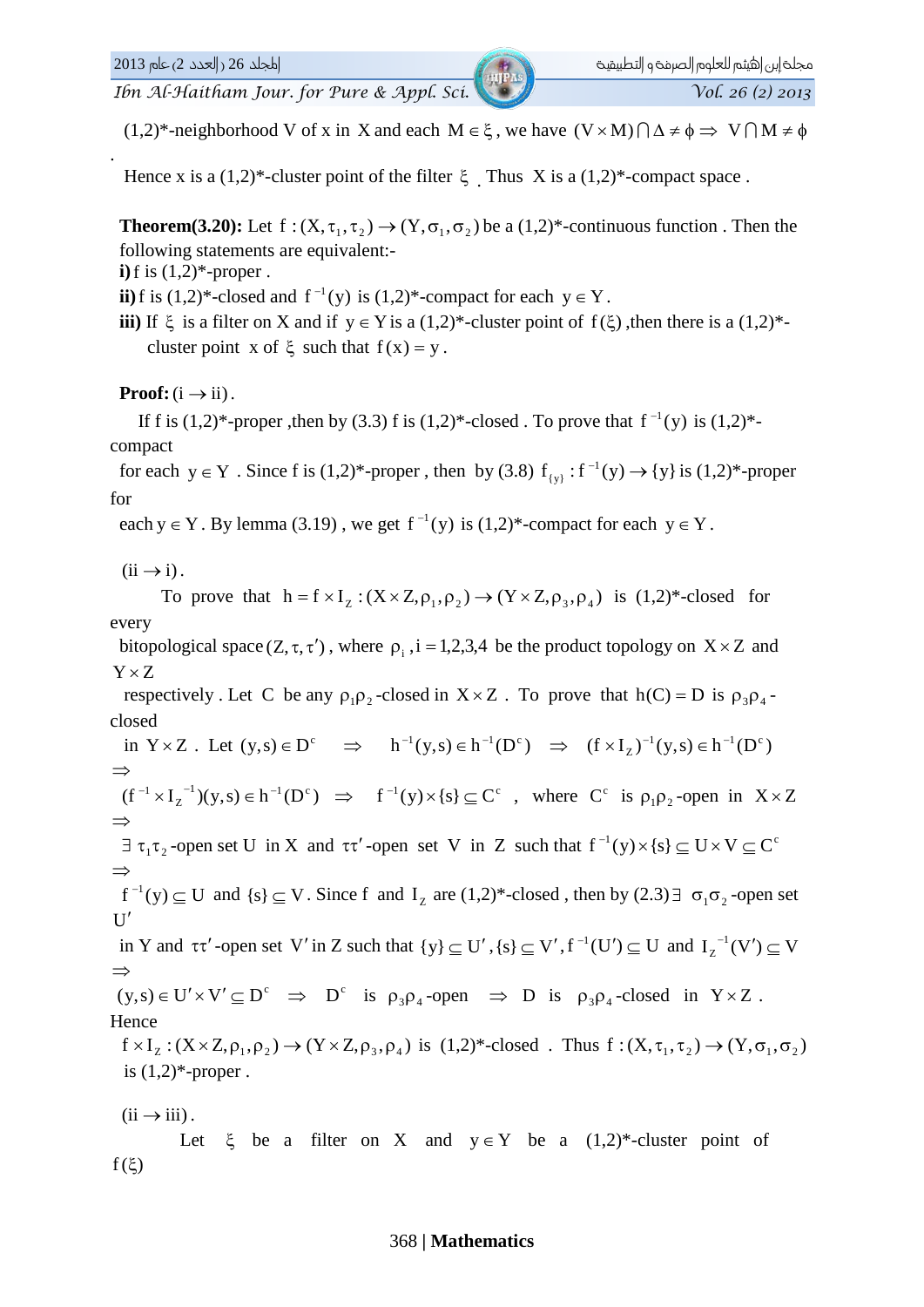*Ibn Al-Haitham Jour. for Pure & Appl. Sci. Vol. 26 (2) 2013* 

 $\Rightarrow$  y  $\in \bigcap {\{\sigma, \sigma, cl(f(F)) : F \in \xi\}}$ . Since f is  $(1,2)^*$ -closed and  $(1,2)^*$ -continuous, then by [1,8]

 $\sigma_1 \sigma_2 \text{cl}(f(F)) = f(\tau_1 \tau_2 \text{cl}(F))$  for every  $F \in \xi \implies y \in f(\tau_1 \tau_2 \text{cl}(F))$  for every  $F \in \xi$ ⇒

 $f^{-1}(y) \bigcap \tau_1 \tau_2 \text{cl}(F) \neq \emptyset$  for every  $F \in \xi$ . Let  $\xi_0 = \{f^{-1}(y) \bigcap \tau_1 \tau_2 \text{cl}(F) : F \in \xi\} \Rightarrow \xi_0$  is a filter

base on  $f^{-1}(y)$  whose elements are  $\tau_{1f^{-1}(y)} \tau_{2f^{-1}(y)}$ -closed subsets of

$$
(f^{-1}(y),\tau_{1f^{-1}(y)},\tau_{2f^{-1}(y)}).
$$

Since  $f^{-1}(y)$  is  $(1,2)^*$ -compact, then by  $(1.14)$  there exist  $x \in f^{-1}(y)$  such that

 $x \in \bigcap \{f^{-1}(y) \cap \tau_1 \tau_2 \text{cl}(F) : F \in \xi \} \implies \exists x \in f^{-1}(y) \text{ such that } x \in \tau_1 \tau_2 \text{cl}(F) \text{ for every } F \in \xi$  $\Rightarrow \xi \propto x$  and  $f(x) = y$ .

 $(iii \rightarrow ii)$ .

Let A be a non-empty  $\tau_1 \tau_2$ -closed subset of X and let  $\xi$  be the filter of subsets of X which

contains A  $\Rightarrow$  A is the set of  $(1,2)^*$ -cluster points of  $\xi$ . Let B be the set of  $(1,2)^*$ cluster

points of f(ξ) on Y  $\Rightarrow$  B is  $\sigma_1 \sigma_2$ -closed set in Y and f(A)  $\subseteq$  B. To prove that B  $\subseteq$  f(A) ,

let  $y \in B \implies f(\xi) \propto y$  by (iii),  $\exists x \in X$  such that  $\xi \propto x$  and  $f(x) = y$ . But A is the set of

all  $(1,2)^*$ -cluster points of  $\xi$ , then  $x \in A$  and  $f(x) = y \implies y \in f(A) \implies B \subset f(A) \implies$  $B = f(A)$ 

 $\Rightarrow$  f is (1,2)\*-closed. Now, to prove that f<sup>-1</sup>(y) is (1,2)\*-compact for each y  $\in$  Y. Let

 $y \in Y$ , then either  $f^{-1}(y) = \phi$  or  $f^{-1}(y) \neq \phi$ . If  $f^{-1}(y) = \phi \Rightarrow f^{-1}(y)$  is  $(1,2)^*$ -compact. If  $f^{-1}(y) \neq \phi$ , then let  $\xi$  be a filter on  $f^{-1}(y) \Rightarrow f(\xi)$  be a filter generated by f on{y}, but  $\{y\}$ 

is  $(1,2)^*$ -compact and  $y \in \{y\}$ , then  $f(\xi) \propto y$  in  $\{y\} \subseteq Y$ . This implies that  $f(\xi) \propto y$ in

Y . By (iii)  $\exists x \in X$  such that  $\xi \propto x$  and  $f(x) = y \implies x \in f^{-1}(y)$  and  $f^{-1}(y)$  is  $(1,2)^*$ compact for each  $y \in Y$ .

**Corollary(3.21):** A bitopological space  $(X, \tau_1, \tau_2)$  is  $(1,2)^*$ -compact if and only if the constant

function  $f: (X, \tau_1, \tau_2) \to P = \{w\}$  is  $(1,2)^*$ -proper.

 **Proof:** It is Obvious .

**Theorem(3.22):** If  $(X, \tau_1, \tau_2)$  is any  $(1,2)^*$ -compact space and  $(Y, \sigma_1, \sigma_2)$  is any bitopological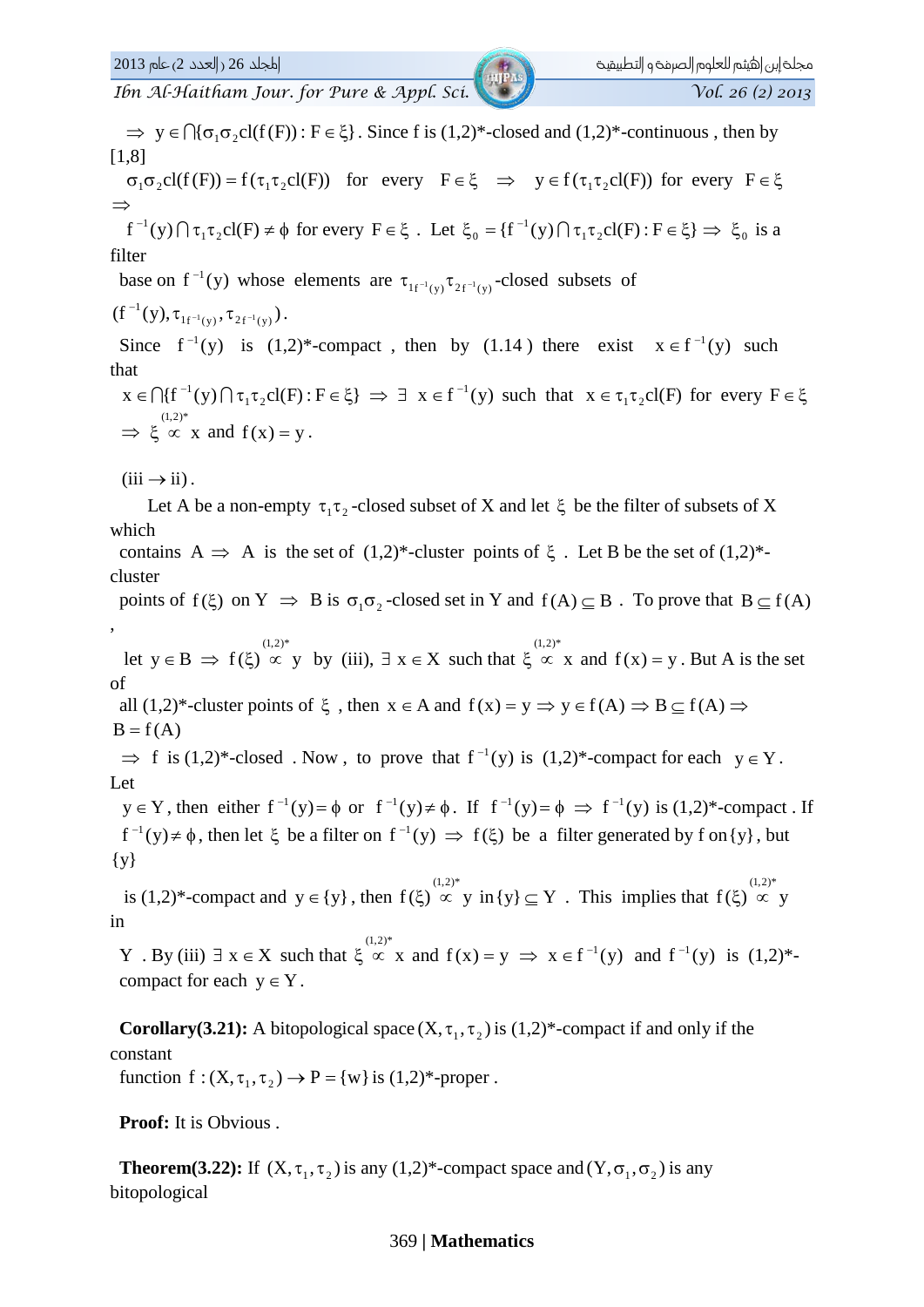#### |لطجلد 26 (العدد 2) عام 2013

space, then the projection  $pr_2$ :  $(X \times Y, \tau_1 \times \sigma_1, \tau_2 \times \sigma_2) \rightarrow (Y, \sigma_1, \sigma_2)$  is a  $(1,2)^*$ -proper function.

**Proof:** Since  $(X, \tau_1, \tau_2)$  is a  $(1,2)^*$ -compact space, then by  $(3.21)$  f:  $(X, \tau_1, \tau_2) \rightarrow P$  is  $(1,2)^{*}$ -

Proper . Since  $I_Y$ :  $(Y, \sigma_1, \sigma_2) \rightarrow (Y, \sigma_1, \sigma_2)$  is  $(1,2)^*$ -proper , then by  $(3.17)$  $f \times I_v : X \times Y \to P \times Y \cong Y$  is  $(1,2)^*$ -proper . But  $pr_2 = f \times I_v$ . Thus  $pr_2$ :  $(X \times Y, \tau_1 \times \sigma_1, \tau_2 \times \sigma_2) \rightarrow (Y, \sigma_1, \sigma_2)$  is a  $(1,2)^*$ -proper function.

**Definition**(3.23): A function  $f:(X, \tau_1, \tau_2) \to (Y, \sigma_1, \sigma_2)$  from a bitopological space  $(X, \tau_1, \tau_2)$  into

a bitopological space  $(Y, \sigma_1, \sigma_2)$  is called  $(1,2)^*$ -compact if the inverse image of every  $(1,2)^{*}$ -

compact set in Y is a  $(1,2)^*$ -compact set in X.

**Theorem (3.24):** Every  $(1,2)^*$ -proper function is a  $(1,2)^*$ -compact function.

**Proof:** Let  $f:(X, \tau, \tau') \rightarrow (Y, \sigma, \sigma')$  be a  $(1,2)^*$ -proper function and K be a  $(1,2)^*$ compact

subset of Y, then by (3.8),  $f_K: (f^{-1}(K), \tau_{f^{-1}(k)}, \tau'_{f^{-1}(k)}) \to (K, \sigma_K, \sigma'_K)$  is (1,2)\*-proper. Since  $K \rightarrow P$  is (1,2)\*-proper (by (3.21)) it follows from (3.12), no.(i) that the composition  $f^{-1}(K) \xrightarrow{f_K} K \to P$  is  $(1,2)^*$ -proper. Hence by  $(3.21), f^{-1}(K)$  is  $(1,2)^*$ -compact set in X.

**Remark(3.25):** The converse of  $(3.24)$  may not be true in general . Consider the following example:

**Example:** Let  $X = Y = \{a, b, c\}$ ,  $\tau_1 = \{\phi, X, \{a\}\}\$ ,  $\tau_2 = \{\phi, X, \{b, c\}\}\$ ,  $\sigma_1 = \{\phi, Y, \{a\}\}\$ and

 $\sigma_2 = {\phi, Y, \{b\}}$ . The sets in  ${\phi, X, \{a\}, \{b, c\}}$  are  $\tau_1 \tau_2$ -closed sets in X and the sets in

 $\{\phi, Y, \{b, c\}, \{a, c\}, \{c\}\}\$ are  $\sigma_1\sigma_2$ -closed sets in Y. Let  $f:(X, \tau_1, \tau_2) \rightarrow (Y, \sigma_1, \sigma_2)$  be a function

which is defined by:  $f(a) = a$ ,  $f(b) = b$  and  $f(c) = c \implies f$  is a  $(1,2)^*$ -compact function, but it

is not  $(1.2)^*$ -proper function since f is not  $(1.2)^*$ -closed function.

**Theorem(3.26):** Let  $f:(X, \tau_1, \tau_2) \to (Y, \sigma_1, \sigma_2)$  and  $g:(Y, \sigma_1, \sigma_2) \to (Z, \eta_1, \eta_2)$  be two  $(1.2)$ \*-

continuous functions. Then:-

i) If f and g are  $(1,2)^*$ -compact, then  $g \circ f$  is  $(1,2)^*$ -compact.

ii) If  $g \circ f$  is  $(1,2)^*$ -compact and f is onto, then g is  $(1,2)^*$ -compact.

iii) If  $g \circ f$  is  $(1,2)^*$ -compact and g is one-to-one, then f is  $(1,2)^*$ -compact.

**Proof:** The proof is similar of theorem  $(3.12)$ .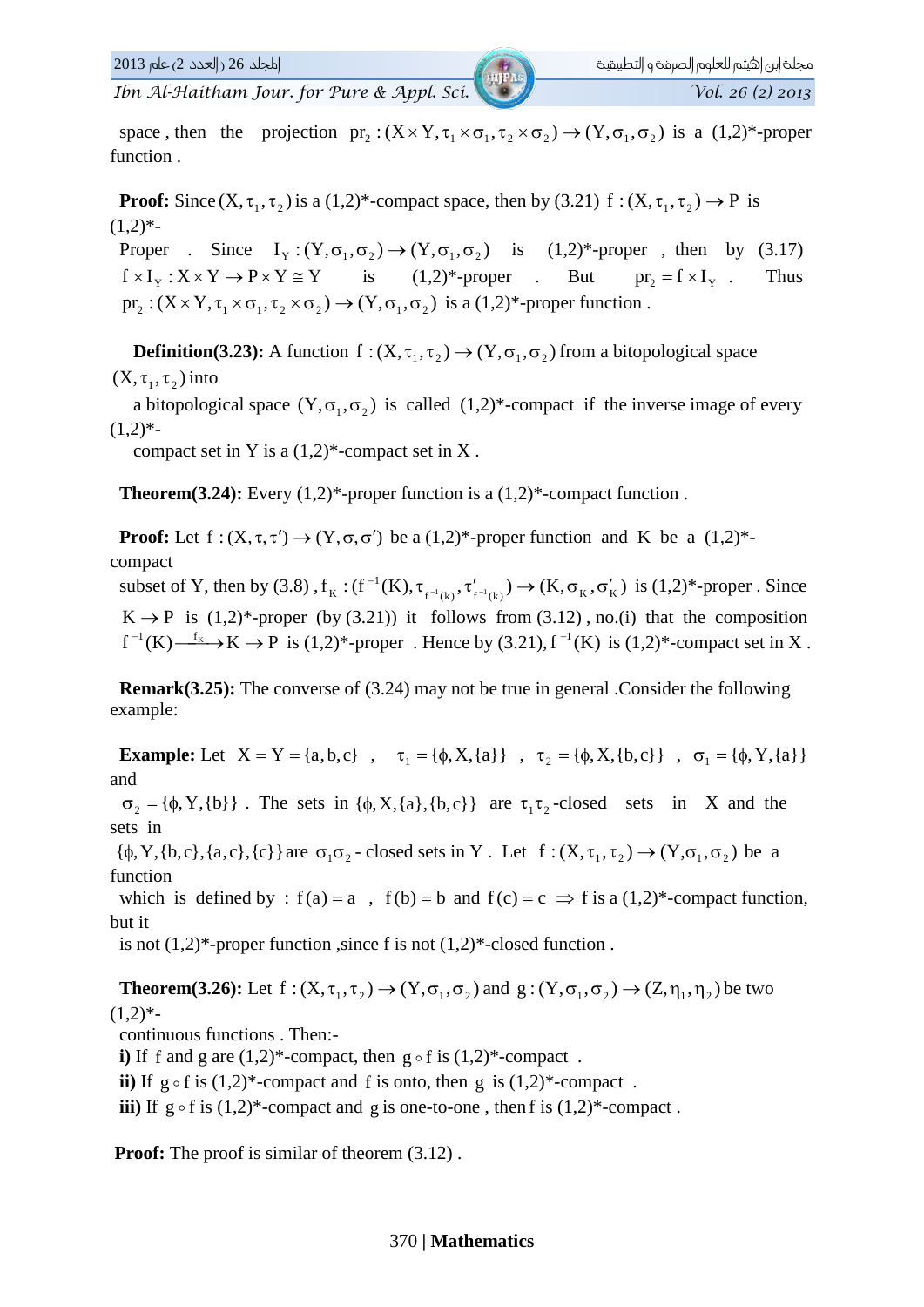**Definition**(3.27): A subset F of be a bitopological space  $(X, \tau_1, \tau_2)$  is said to be  $(1,2)^*$ compactly

closed if  $F \cap K$  is  $(1,2)^*$ -compact for each  $(1,2)^*$ -compact set K in X.

**Remark(3.28):** Every  $\tau_1 \tau_2$ -closed subset of a bitopological space  $(X, \tau_1, \tau_2)$  is  $(1,2)^*$ compactly

closed. But the converse is not true in general. Consider the following example:-

**Example:** Let  $X = \{a, b, c\}$ ,  $\tau_1 = \{\phi, X, \{a\}\}\$ and  $\tau_2 = \{\phi, X\}$ . The sets in  $\{X, \phi, \{b, c\}\}$  are  $\tau_1 \tau_2$ -closed.

Thus {a} is (1,2)\*-compactly closed in X, but it is not  $\tau_1 \tau_2$ -closed.

**Definition(3.29):** A (1,2)\*-T<sub>2</sub>-space(X,  $\tau_1$ ,  $\tau_2$ ) is called a (1,2)\*-K-space if every (1,2)\*compactly

closed subset of X is  $\tau_1 \tau_2$ -closed.

**Theorem(3.30):** Let  $f:(X, \tau_1, \tau_2) \to (Y, \sigma_1, \sigma_2)$  be a  $(1,2)^*$ -continuous function such that Y is a

 $(1,2)^*$ -K-space. Then f is a  $(1,2)^*$ -proper function if and only if f is a  $(1,2)^*$ -compact function.

**Proof:**  $\Rightarrow$  By (3.24) every (1,2)\*-proper function is a (1,2)\*-compact function.

**Conversely**, since f is a  $(1,2)^*$ -compact function and  $\{y\}$  is a  $(1,2)^*$ -compact set in Y, then by

 $(3.23)$ ,  $f^{-1}(y)$  is  $(1,2)^*$ -compact in X for each  $y \in Y$ . Now, to prove that f is  $(1,2)^*$ -closed. Let F

be any  $\tau_1 \tau_2$ -closed set in X, to prove that  $f(F)$  is a  $\sigma_1 \sigma_2$ -closed set in Y. Suppose that K is a

 $(1,2)^*$ -compact set in Y, then  $f^{-1}(K)$  is a  $(1,2)^*$ -compact set in X. Since  $F \cap f^{-1}(K)$  is a  $(1,2)^{*}$ -

compact set in X and f is  $(1,2)^*$ -continuous, then by [5]  $f(F \cap f^{-1}(K))$  is a  $(1,2)^*$ -compact set in Y.

Since  $f(F \cap f^{-1}(K)) = f(F) \cap K$ , then by (3.27)  $f(F)$  is a (1,2)\*-compactly closed set in Y. **But Y** 

is a  $(1,2)^*$ -K-space, then by (3.29) f(F) is a  $\sigma_1 \sigma_2$ -closed set in Y. Therefore by (3.20) f is a

 $(1,2)^*$ -proper function.

### **References**

- 1. Kelly, J. C. (1963) Bitopological spaces, proc. London Math. Soc., 13 (3), 71-89.
- 2. Lellis Thivagar, M.; Ravi, O. and Ekici, E. (2008) On  $(1,2)^*$ -sets and decompositions of bitopological  $(1,2)^*$ -continuous mappings, Kochi J. Math., 3, 181-189.
- 3. Ravi, O.; Jeyashri, S.; Pious Missier, S. and Nagendran, R. (2010) (1,2)\*-semi-normal spaces and some bitopological functions (to appear).
- 4. Ravi, O. and Lellis Thivagar, M. (2004) On stronger forms of  $(1,2)^*$  quotient mappings in bitopological spaces, Internat J. Math. Game Theory and Algebra, 14(6), 481-492. Datta,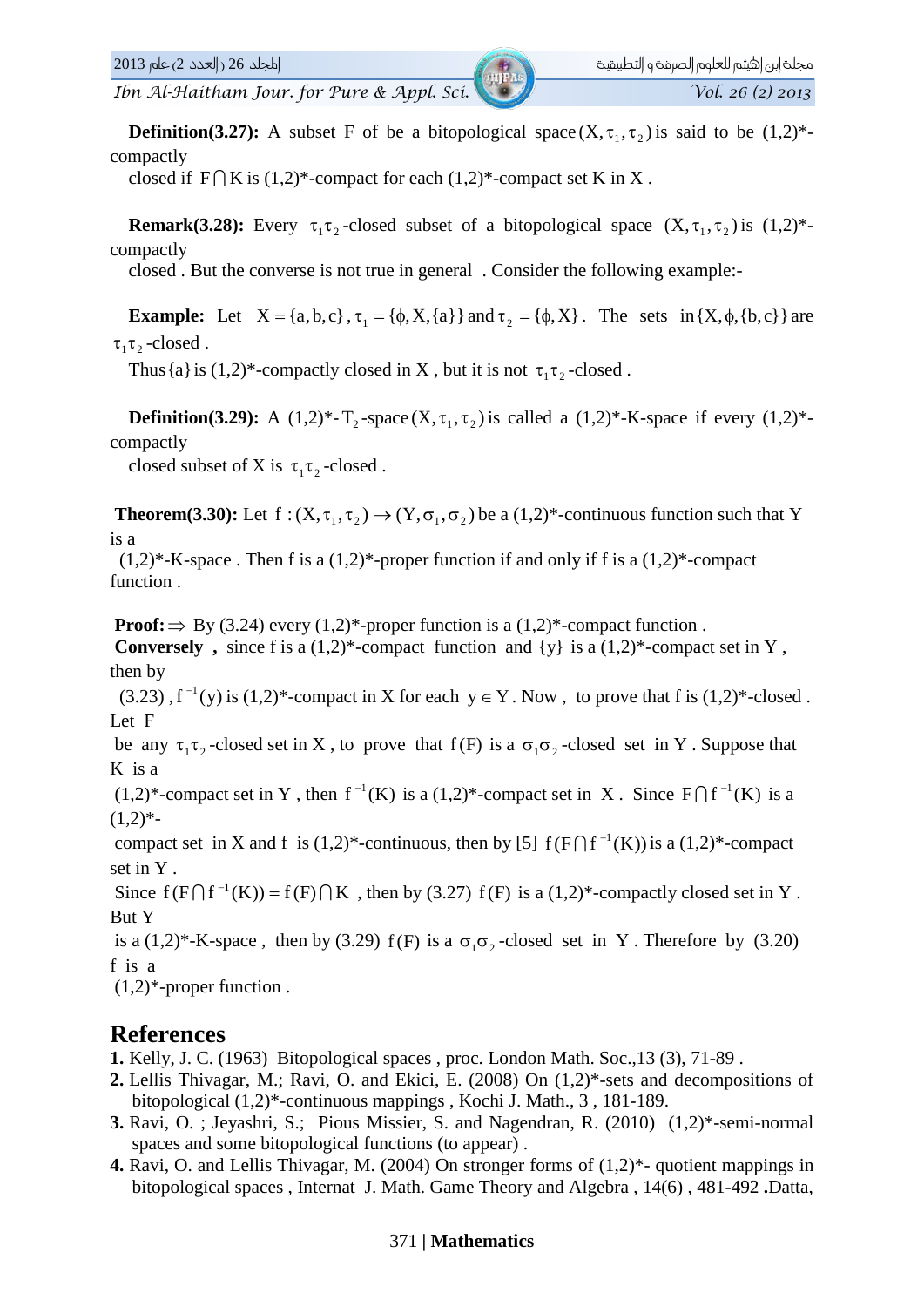|لمجلد 26 (العدد 2) عام 2013

- 5. M. C. (1972) Projective bitopological spaces, J. Austral. Math. Soc., 13, 327-334.
- 6. Willard, S. (1970) General Topology, Addison-Wesley Inc., Mass.
- 7. Lellis Thivagar, M.; Ravi, O.; Joseph Israle, M. and Kayathri, K.(2009) decompositions of  $(1,2)^*$ -rg-continuous maps in bitopological spaces (to appear in Antarctica J. Math.).
- 8. Antony, J.; Ravi, O.; Pandi, A. and Santhana, C.M.(2011) On (1,2)\*-s-normal spaces and pre- $(1,2)^*$ -gs-closed functions, International Journal of Algorithms, Computing and mathematics, 4 (1), 29-42.
- 9. Ravi, O.; Pious Missier, S. and Salai Parkunan, T. (2011) On (1,2)\*-semi-generalized-star Homeomorphisms, International Journal of Computer Science and Emerging Technologies  $, 2(2)$ , 312-318.